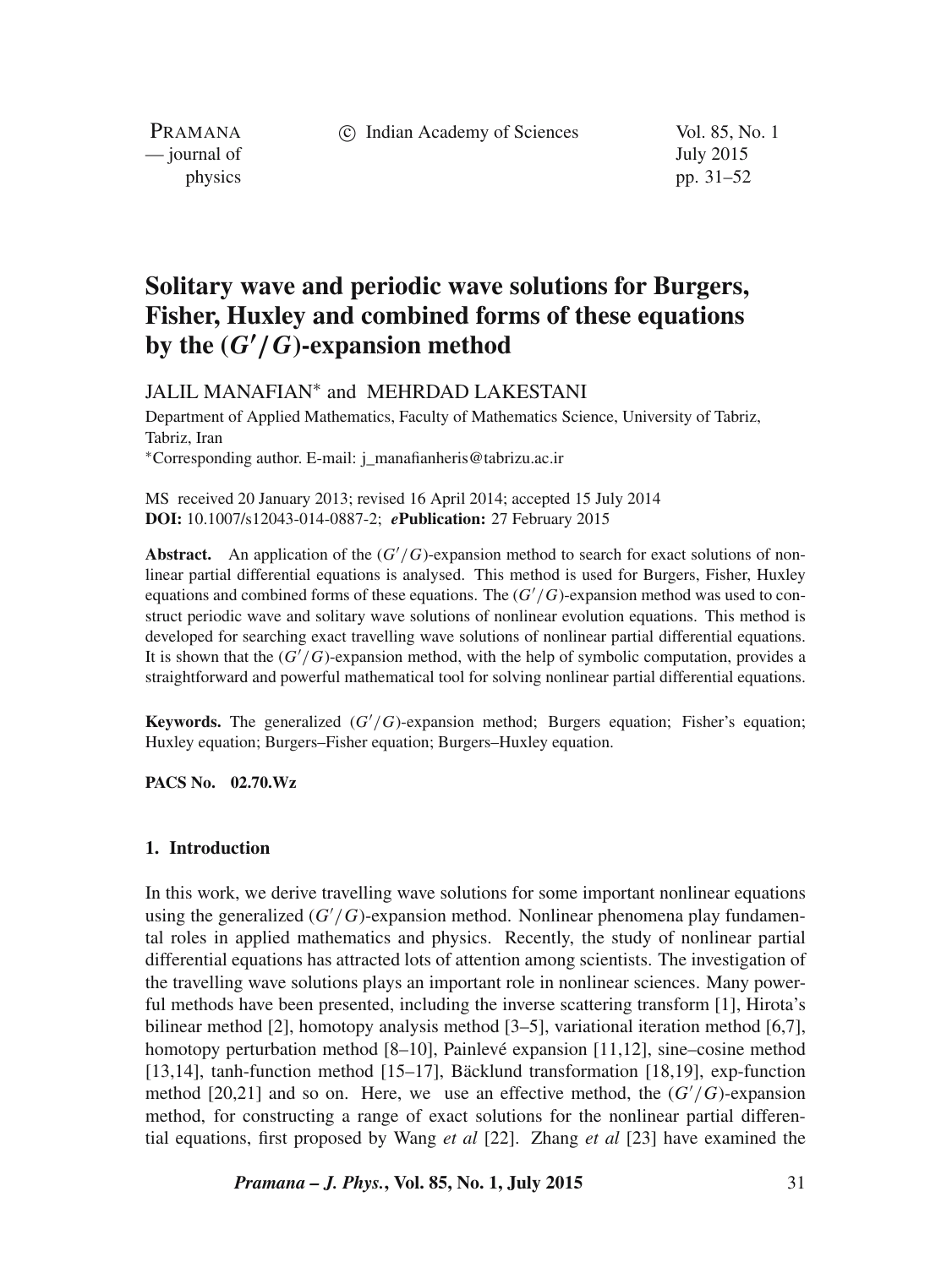### *Jalil Manafian and Mehrdad Lakestani*

generalized (G′ /G)-expansion method and its applications. Zhang *et al* [24] have used the mKdV equation with variable coefficients using the expansion method. Also, Bekir [25] has used the application of the  $(G'/G)$ -expansion method for nonlinear evolution equations. In this article we explain a method called the  $(G'/G)$ -expansion method to look for travelling wave solutions of nonlinear evolution equations (NLEEs). Kheiri *et al* [26] examined the  $(G'/G)$ -expansion method for solving the Burgers, Burgers–Huxley and modified Burgers–KdV equations. Nonlinear evolution equations are solved using the  $(G'/G)$ -expansion method in [27,28]. A novel  $(G'/G)$ -expansion method and its application to the Boussinesq equation were examined in [29]. Finally, Aygün and Tarhan have discussed energy–momentum localization for Bianchi type-IV Universe in general relativity and teleparallel gravity [30]. The Burgers equation [26,31–33]

$$
u_t + uu_x = u_{xx},\tag{1.1}
$$

is a nonlinear partial differential equation of second order which appears in various areas of applied mathematics, such as modelling of fluid dynamics, turbulence, boundary layer behaviour, shock wave formation, and traffic flow [34]. The Fisher's equation [35–37] is as follows:

$$
u_t = u_{xx} + u(1 - u). \tag{1.2}
$$

Also Huxley equation [36]

$$
u_t = u_{xx} + u(k - u)(u - 1), \quad k \neq 0,
$$
\n(1.3)

is an evolution equation that describes the nerve propagation in biology from which molecular CB properties can be calculated [36]. The two well-known combined forms of aforementioned equations are Burgers–Fisher [36,37] and Burgers–Huxley [26,36]. These equations are formulated respectively as follows:

$$
u_t = u_{xx} + uu_x + u(1 - u) \tag{1.4}
$$

and

$$
u_t = u_{xx} + uu_x + u(k - u)(u - 1), \quad k \neq 0.
$$
 (1.5)

This article is organized as follows: In  $\S$  2, first we briefly give the steps of this method and apply the method to solve the nonlinear partial differential equations. In §3–7, Burgers, Fisher, Huxley equations and combined forms of these equations will be introduced briefly and exact solutions are obtained for related equations. A conclusion is given in §8.

## **2. Basic idea of (**G′ /G**)-expansion method**

We give a detailed description of method which was first presented by Wang [22].

*Step* 1. For a given NLPDE with independent variables  $X = (x, t)$  and dependent variable u:

$$
\mathcal{P}(u, u_t, u_x, u_{xx}, u_{tt}, u_{tx}, \ldots) = 0, \qquad (2.1)
$$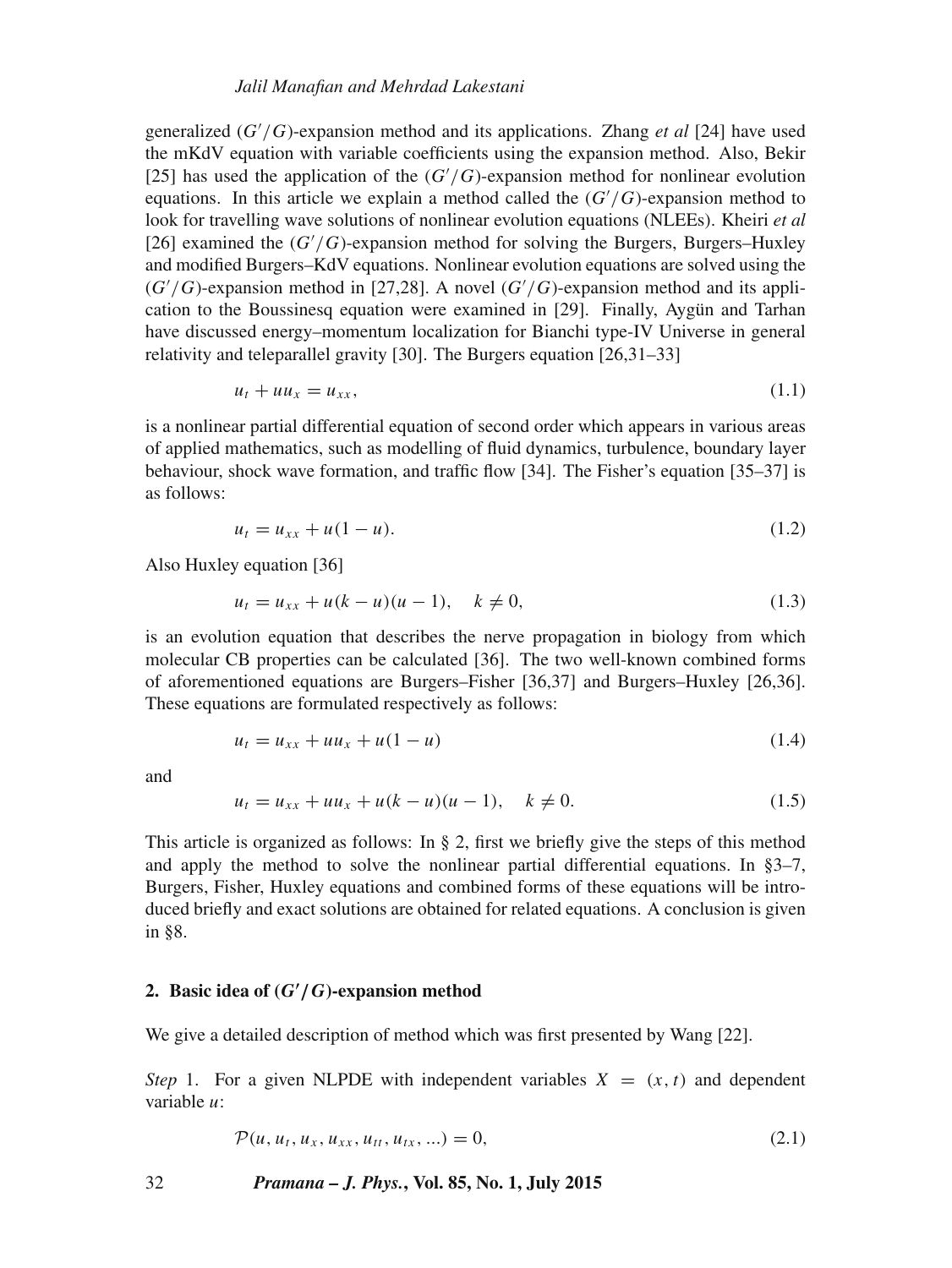can be reduced to an ODE

$$
\mathcal{M}(u, -cu', u', u'', c^2u'', -cu'', \ldots) = 0,
$$
\n(2.2)

the transformation  $\xi = x - ct$  is the wave variable. Also, c is a constant to be determined later.

*Step* 2. We seek its solutions in the more general polynomial form as follows:

$$
u(\xi) = a_0 + \sum_{k=1}^{m} a_k \left( \frac{G'(\xi)}{G(\xi)} \right)^k,
$$
\n(2.3)

where  $G(\xi)$  satisfies the second-order LODE of the form

$$
G''(\xi) + \lambda G'(\xi) + \mu G(\xi) = 0,
$$
\n(2.4)

where  $a_0$ ,  $a_k$ ( $k = 1, 2, ..., m$ ),  $\lambda$  and  $\mu$  are constants to be determined later,  $a_m = 0$ , but the degree of which is generally equal to or less than  $m-1$ . The positive integer m can be determined by considering the homogeneous balance between the highest order derivatives and nonlinear terms appearing in eq. (2.2).

*Step* 3. Substitute (2.3) and (2.4) into (2.2) with the value of n obtained in *Step* 1. Collecting the coefficients of  $(G'(\xi)/G(\xi))^k$  ( $k = 0, 1, 2, ...$ ), then setting each coefficient to zero, we get a set of over-determined partial differential equations for  $a_0$ ,  $a_i(i =$ 1, 2, ..., *n*),  $\lambda$ , *c* and  $\mu$  with the aid of symbolic computation *Maple*.

*Step* 4. Solving the algebraic equations in *Step* 3, then substituting  $a_i, ..., a_m, c$  and general solutions of eq. (2.4) into (2.3), we obtain a series of fundamental solutions of eq. (2.1) depending on the solution  $G(\xi)$  of eq. (2.4).

## **3. The Burgers equation**

In this section we employ the  $(G'/G)$ -expansion method to the Burgers equation [31–33] as follows:

$$
u_t + uu_x = u_{xx},\tag{3.1}
$$

and the wave variable  $\xi = x - ct$  PDE transforms to an ODE

$$
-cu' + uu' = u'',\tag{3.2}
$$

where by integrating eq. (3.2) we get

$$
-cu + \frac{1}{2}u^2 - u' = 0.
$$
\n(3.3)

*Pramana – J. Phys.***, Vol. 85, No. 1, July 2015** 33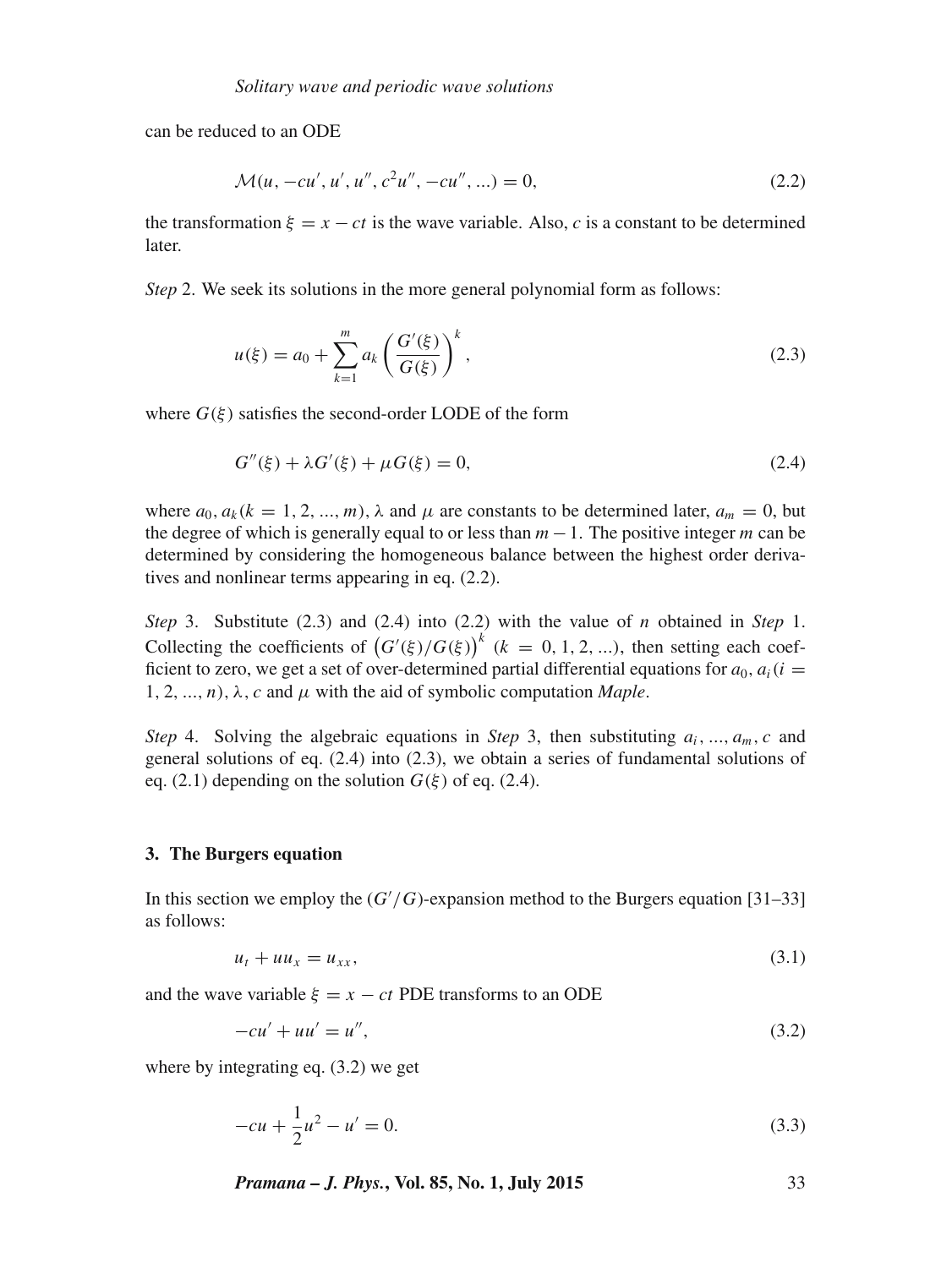In order to determine the value of  $m$ , we balance the linear term of the highest order  $u'$ with the highest order nonlinear term  $u^2$  in eq. (3.3) and using (2.3) we get

$$
u^{3}(\xi) = a_{m}^{2} \left( \frac{G'(\xi)}{G(\xi)} \right)^{2m} + \cdots ,
$$
  

$$
u_{\xi}(\xi) = -ma_{m} \left( \frac{G'(\xi)}{G(\xi)} \right)^{m+1} + \cdots .
$$
 (3.4)

Balancing  $u'$  with  $u^2$  in eq. (3.3), we have

$$
m = 1.\tag{3.5}
$$

We can suppose that the solution of eq.  $(3.1)$  is of the form

$$
u(\xi) = a_0 + a_1 \left( \frac{G'(\xi)}{G(\xi)} \right), \quad a_1 \neq 0,
$$
\n(3.6)

and therefore

$$
u^{2}(\xi) = a_{1}^{2} \left( \frac{G'(\xi)}{G(\xi)} \right)^{2} + 2a_{0}a_{1} \left( \frac{G'(\xi)}{G(\xi)} \right) + a_{0}^{2}
$$
\n(3.7)

and

$$
u_{\xi}(\xi) = -a_1 \left( \frac{G'(\xi)}{G(\xi)} \right)^2 - a_1 \lambda \left( \frac{G'(\xi)}{G(\xi)} \right) - a_1 \mu.
$$
 (3.8)

Substituting (3.6)–(3.8), and by using the well-known *Maple* software, we obtain the following results:

$$
a_0 = -\lambda \pm \sqrt{\lambda^2 - 4\mu}, \quad a_1 = -2, \quad c = \pm \sqrt{\lambda^2 - 4\mu},
$$
 (3.9)

where  $\lambda$  and  $\mu$  are arbitrary constants. Substituting (3.9) into expression (3.6), we get

$$
u(\xi) = -\lambda \pm \sqrt{\lambda^2 - 4\mu} - 2\left(\frac{G'(\xi)}{G(\xi)}\right), \quad \xi = x \pm \sqrt{\lambda^2 - 4\mu}t. \tag{3.10}
$$

Substituting the general solutions of eq.  $(2.4)$  into  $(3.10)$  we have three types of exact solutions of (3.1) as follows:

(1) When  $\lambda^2 - 4\mu > 0$ , we obtain the hyperbolic function solution

$$
u_1(\xi) = -\lambda \pm \sqrt{\lambda^2 - 4\mu} - \sqrt{\lambda^2 - 4\mu}
$$
  
 
$$
\times \left( \frac{C_1 \sinh\left(\frac{\sqrt{\lambda^2 - 4\mu\xi}}{2}\right) + C_2 \cosh\left(\frac{\sqrt{\lambda^2 - 4\mu\xi}}{2}\right)}{C_1 \cosh\left(\frac{\sqrt{\lambda^2 - 4\mu\xi}}{2}\right) + C_2 \sinh\left(\frac{\sqrt{\lambda^2 - 4\mu\xi}}{2}\right)} \right),
$$
 (3.11)

where  $\xi = x \pm \sqrt{\lambda^2 - 4\mu t}$ .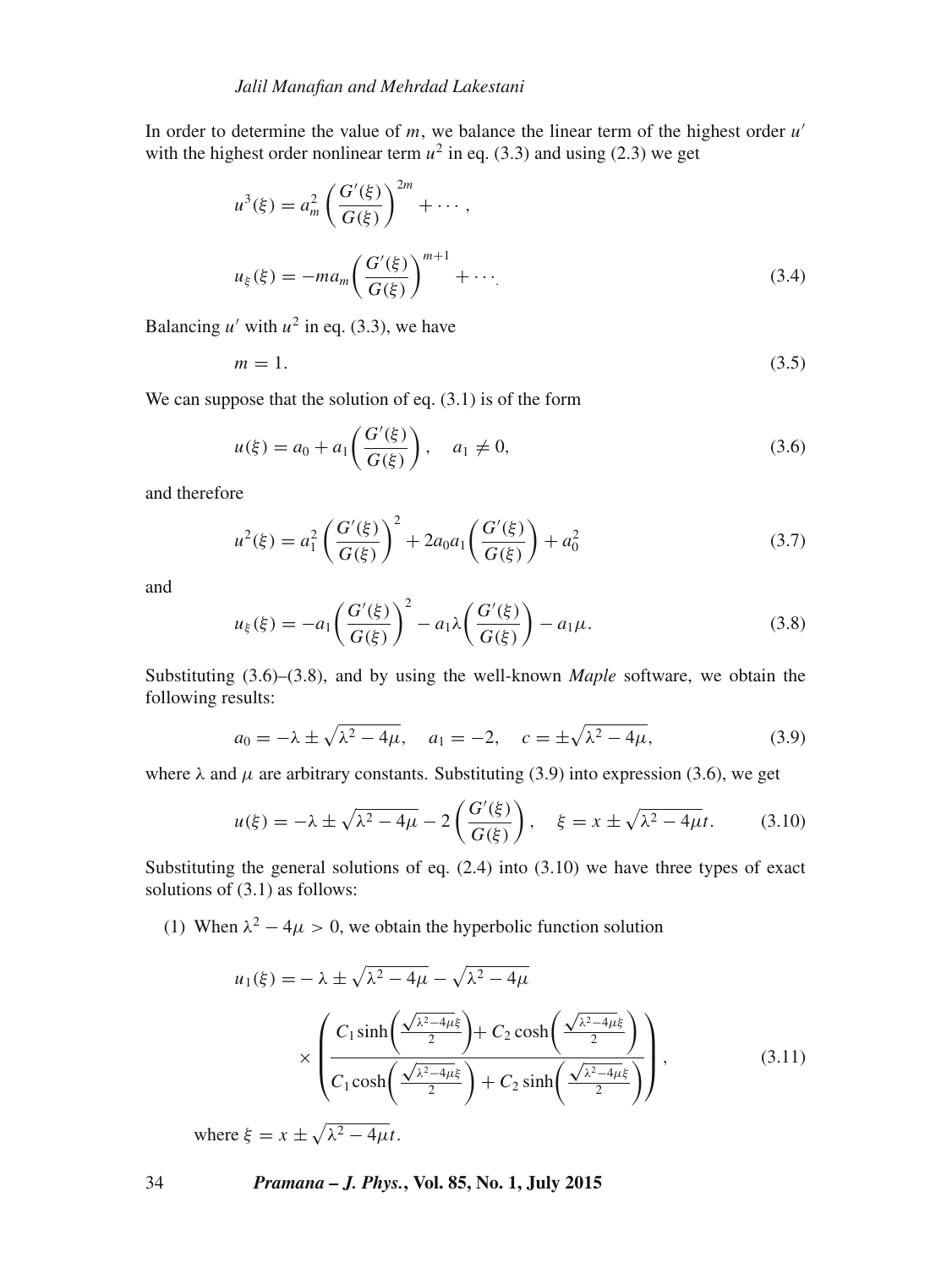(2) When  $\lambda^2 - 4\mu < 0$ , we have the trigonometric function solution

$$
u_2(\xi) = -\lambda \pm \sqrt{\lambda^2 - 4\mu} - \sqrt{4\mu - \lambda^2}
$$

$$
\times \left( \frac{-C_1 \sin\left(\frac{\sqrt{4\mu - \lambda^2}\xi}{2}\right) + C_2 \cos\left(\frac{\sqrt{4\mu - \lambda^2}\xi}{2}\right)}{C_1 \cos\left(\frac{\sqrt{4\mu - \lambda^2}\xi}{2}\right) + C_2 \sin\left(\frac{\sqrt{4\mu - \lambda^2}\xi}{2}\right)} \right),
$$
(3.12)

where  $\xi = x \pm \sqrt{\lambda^2 - 4\mu t}$ .

(3) When  $\lambda^2 - 4\mu = 0$ ,  $\xi = x - ct$  becomes  $\xi = x$ .

If  $C_1 \neq 0$ ,  $C_2 = 0$ ,  $\lambda > 0$ ,  $\mu = 0$ , then (3.11) gives

$$
u_3(x,t) = -\lambda \tanh\left[\frac{\lambda}{2}(x - \lambda t)\right],\tag{3.13}
$$

$$
u_4(\xi) = -\lambda \left\{ 2 + \tanh\left[\frac{\lambda}{2} \left(x + \lambda t\right)\right] \right\}.
$$
 (3.14)

But, if  $C_2 \neq 0$ ,  $C_1 = 0$ ,  $\lambda > 0$ ,  $\mu = 0$ , then (3.11) gives

$$
u_5(x,t) = -\lambda \coth\left[\frac{\lambda}{2}(x - \lambda t)\right],\tag{3.15}
$$

$$
u_6(\xi) = -\lambda \left\{ 2 + \coth\left[\frac{\lambda}{2} (x + \lambda t)\right] \right\}.
$$
 (3.16)

If  $C_1 \neq 0, C_2 = 0, \lambda = 0, \mu > 0$ , then (3.12) can be written as

$$
u_7(\xi) = 2\sqrt{\mu} \left( \pm i + \tan \sqrt{\mu} \xi \right), \quad \xi = x - 2\sqrt{-\mu} t.
$$
 (3.17)

Also, if  $C_2 \neq 0$ ,  $C_1 = 0$ ,  $\lambda = 0$ ,  $\mu > 0$ , then (3.12) can be written as

$$
u_8(\xi) = 2\sqrt{\mu} \left( \pm i - \cot \sqrt{\mu} \xi \right), \quad \xi = x + 2\sqrt{-\mu} t. \tag{3.18}
$$

In particular, if  $C_2 \neq 0$ ,  $C_1 = 0$ ,  $\lambda = 0$ ,  $\mu < 0$ , then (3.11) gives

$$
u_9(\xi) = 2\sqrt{-\mu} \left(1 - \tanh\sqrt{-\mu}\xi\right), \quad \xi = x - 2\sqrt{-\mu} \, t,
$$
 (3.19)

$$
u_{10}(\xi) = -2\sqrt{-\mu} \left( 1 + \tanh\sqrt{-\mu}\xi \right), \quad \xi = x + 2\sqrt{-\mu} \ t. \tag{3.20}
$$

And also, if  $C_1 \neq 0$ ,  $C_2 = 0$ ,  $\lambda = 0$ ,  $\mu < 0$ , then eq. (3.11) gives

$$
u_{11}(\xi) = 2\sqrt{-\mu} \left(1 - \coth\sqrt{-\mu}\xi\right), \quad \xi = x - 2\sqrt{-\mu} t,
$$
 (3.21)

$$
u_{12}(\xi) = -2\sqrt{-\mu} \left( 1 + \coth\sqrt{-\mu}\xi \right), \quad \xi = x + 2\sqrt{-\mu} \, t,\tag{3.22}
$$

which are the exact solutions of the Burgers equation. It can be seen that some results are similar to the results in [26,34].

*Pramana – J. Phys.***, Vol. 85, No. 1, July 2015** 35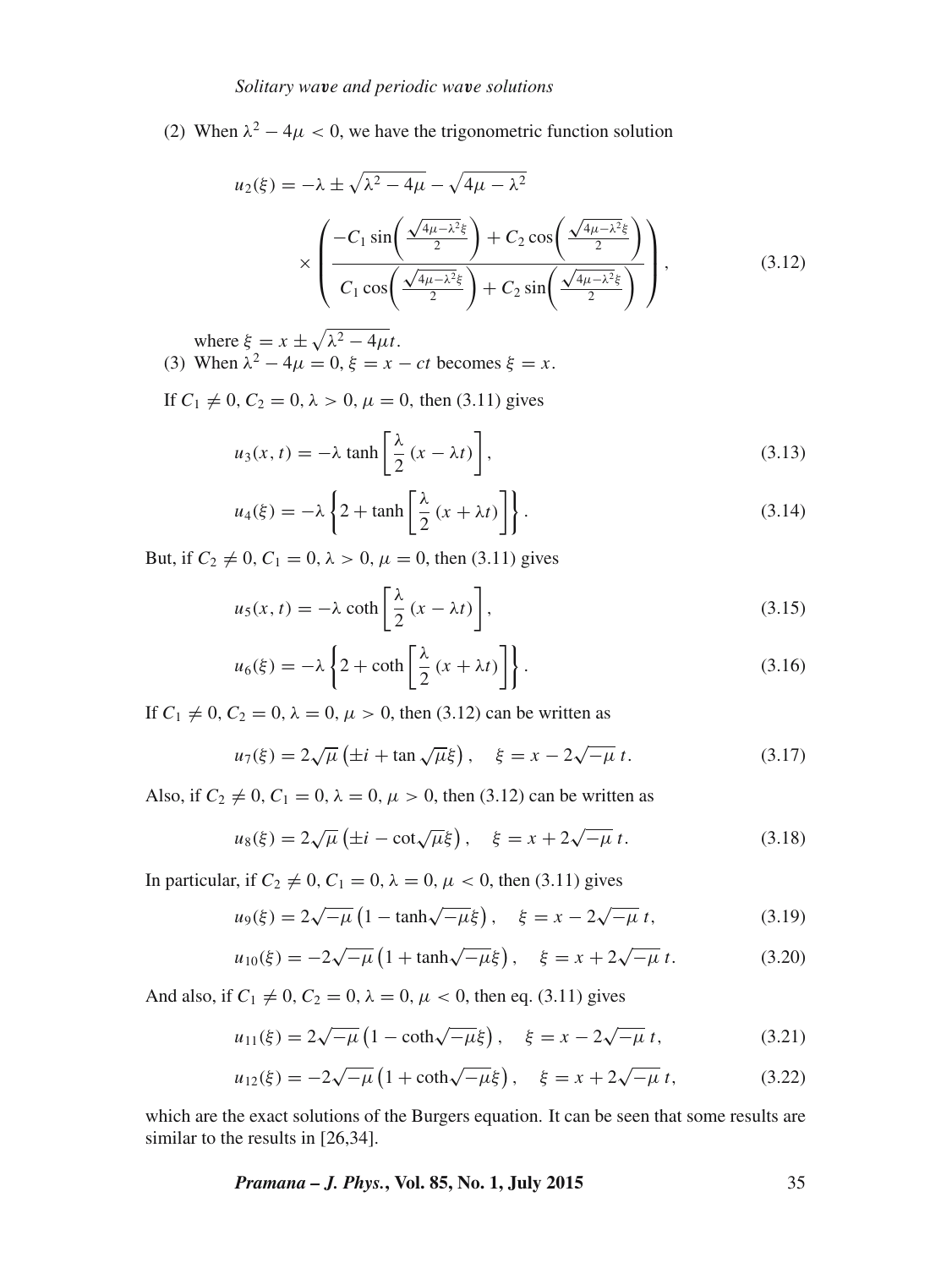## **4. The Fisher's equation**

We next consider the Fisher's equation as follows:

$$
u_t = u_{xx} + u(1 - u). \tag{4.1}
$$

The wave variable  $\xi = x - ct$  PDE transforms to an ODE

$$
-cu' = u'' + u(1 - u).
$$
\n(4.2)

By the same procedure as illustrated in §3, we can determine value of m by balancing  $u''$ and  $u^2$  in eq. (4.2). We find  $m = 2$ . We can suppose that the solutions of eq. (4.1) is of the form

$$
u(\xi) = a_0 + a_1 \left( \frac{G'(\xi)}{G(\xi)} \right) + a_2 \left( \frac{G'(\xi)}{G(\xi)} \right)^2, \quad a_2 \neq 0,
$$
\n(4.3)

$$
u_{\xi}(\xi) = -ma_m \left(\frac{G'(\xi)}{G(\xi)}\right)^{m+1} + \cdots
$$
 (4.4)

$$
u_{\xi\xi}(\xi) = m(m+1)a_m \left(\frac{G'(\xi)}{G(\xi)}\right)^{m+2} + \cdots
$$
 (4.5)

As stated before, substituting (4.3)–(4.5) and by using the well-known *Maple* software, we obtain the following results:

$$
a_0 = 5\lambda^2 + \frac{3}{2}\lambda\sqrt{49\lambda^2 - 16\mu} + 6\mu + \frac{1}{2}, \quad a_1 = 21\lambda + 3\sqrt{49\lambda^2 - 16\mu},
$$
  

$$
a_2 = 6, \quad c = -\frac{25}{2}\lambda + \frac{5}{2}\sqrt{49\lambda^2 - 16\mu}
$$
(4.6)

or

$$
a_0 = 5\lambda^2 - \frac{3}{2}\lambda\sqrt{49\lambda^2 - 16\mu} + 6\mu + \frac{1}{2}, \quad a_1 = 21\lambda - 3\sqrt{49\lambda^2 - 16\mu},
$$
  
\n
$$
a_2 = 6, \quad c = -\frac{25}{2}\lambda - \frac{5}{2}\sqrt{49\lambda^2 - 16\mu},
$$
\n(4.7)

where  $\lambda$  and  $\mu$  are arbitrary constants. Substituting (4.6)–(4.7) into expression (4.3), we get

$$
u(\xi) = 5\lambda^2 + \frac{3}{2}\lambda\sqrt{49\lambda^2 - 16\mu} + 6\mu + \frac{1}{2} + 21\lambda
$$
  
+3\sqrt{49\lambda^2 - 16\mu} \left(\frac{G'(\xi)}{G(\xi)}\right) + 6\left(\frac{G'(\xi)}{G(\xi)}\right)^2,  

$$
\xi = x + \frac{25}{2}\lambda + \frac{5}{2}\sqrt{49\lambda^2 - 16\mu} t
$$
(4.8)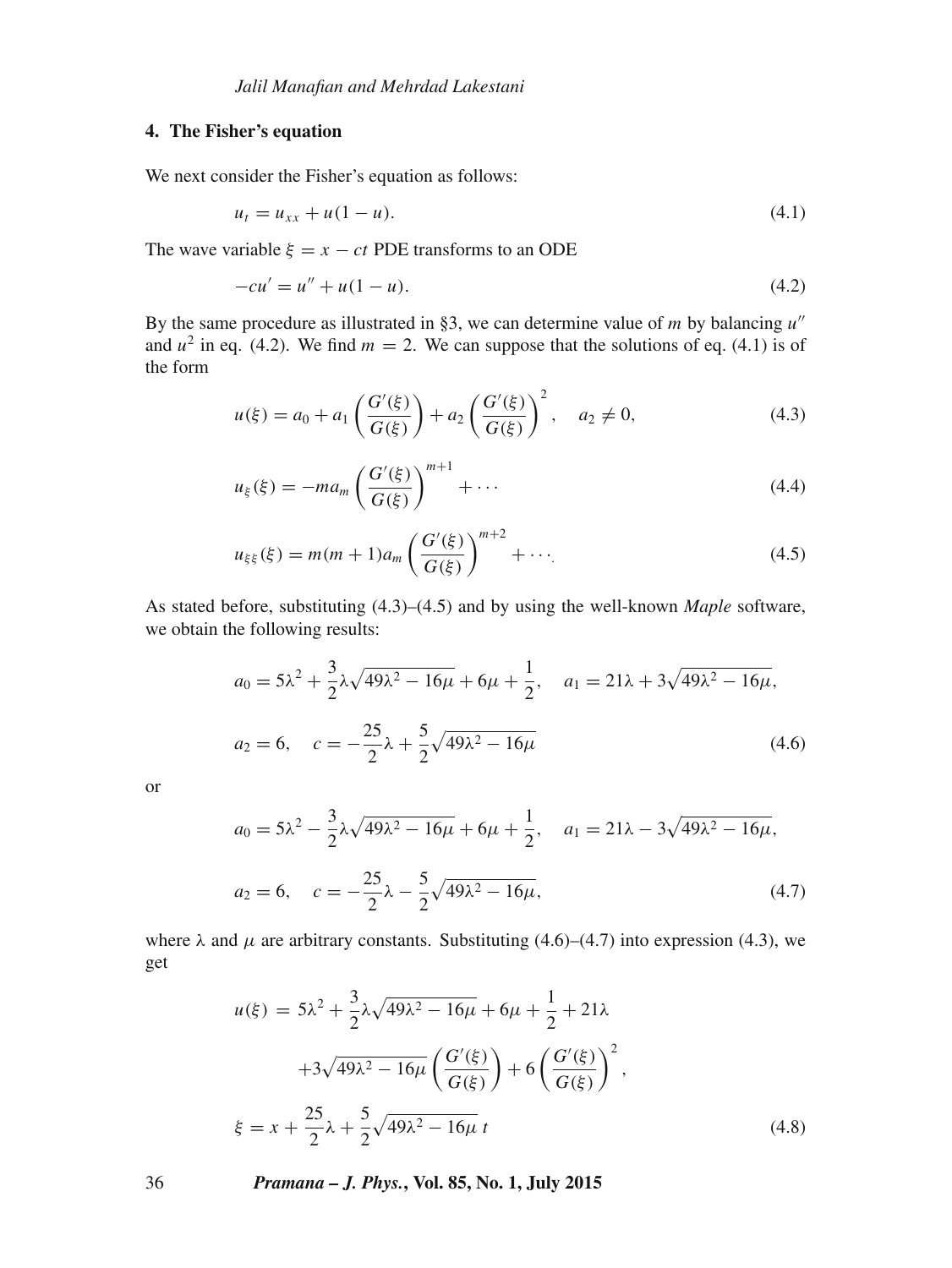or

$$
u(\xi) = 5\lambda^2 - \frac{3}{2}\lambda\sqrt{49\lambda^2 - 16\mu} + 6\mu + \frac{1}{2} + 21\lambda
$$
  

$$
-3\sqrt{49\lambda^2 - 16\mu} \left(\frac{G'(\xi)}{G(\xi)}\right) + 6\left(\frac{G'(\xi)}{G(\xi)}\right)^2,
$$
  

$$
\xi = x + \frac{25}{2}\lambda - \frac{5}{2}\sqrt{49\lambda^2 - 16\mu} t.
$$
 (4.9)

Substituting the general solutions of eq. (2.4) into (4.8) and (4.9) we get three types of exact solutions of eq. (4.1) as follows:

(1) When  $\lambda^2 - 4\mu > 0$ , we obtain the hyperbolic function solutions

$$
u_1(\xi) = \frac{3}{2}(\lambda^2 - 4\mu) \left( \frac{C_1 \sinh\left(\frac{\sqrt{\lambda^2 - 4\mu}\xi}{2}\right) + C_2 \cosh\left(\frac{\sqrt{\lambda^2 - 4\mu}\xi}{2}\right)}{C_1 \cosh\left(\frac{\sqrt{\lambda^2 - 4\mu}\xi}{2}\right) + C_2 \sinh\left(\frac{\sqrt{\lambda^2 - 4\mu}\xi}{2}\right)} \right)^2
$$
  
 
$$
+ \frac{24\mu + 8 - \lambda^2 + 5\lambda\sqrt{49\lambda^2 - 16\mu}}{4},
$$
  
 
$$
\xi = x + \left(\frac{25}{2}\lambda + \frac{5}{2}\sqrt{49\lambda^2 - 16\mu}\right)t
$$
 (4.10)

and

$$
u_2(\xi) = \frac{3}{2}(\lambda^2 - 4\mu) \left( \frac{C_1 \sinh\left(\frac{\sqrt{\lambda^2 - 4\mu\xi}}{2}\right) + C_2 \cosh\left(\frac{\sqrt{\lambda^2 - 4\mu\xi}}{2}\right)}{C_1 \cosh\left(\frac{\sqrt{\lambda^2 - 4\mu\xi}}{2}\right) + C_2 \sinh\left(\frac{\sqrt{\lambda^2 - 4\mu\xi}}{2}\right)} \right)^2
$$
  
 
$$
+ \frac{24\mu + 8 - \lambda^2 - 5\lambda\sqrt{49\lambda^2 - 16\mu}}{4},
$$
  
\n
$$
\xi = x + \left(\frac{25}{2}\lambda - \frac{5}{2}\sqrt{49\lambda^2 - 16\mu}\right)t.
$$
 (4.11)

(2) When  $\lambda^2 - 4\mu < 0$ , we have the trigonometric function solutions

$$
u_3(\xi) = \frac{3}{2}(4\mu - \lambda^2) \left( \frac{-C_1 \sin\left(\frac{\sqrt{4\mu - \lambda^2}\xi}{2}\right) + C_2 \cos\left(\frac{\sqrt{4\mu - \lambda^2}\xi}{2}\right)}{C_1 \cos\left(\frac{\sqrt{4\mu - \lambda^2}\xi}{2}\right) + C_2 \sin\left(\frac{\sqrt{4\mu - \lambda^2}\xi}{2}\right)} \right)^2 + \frac{24\mu + 8 - \lambda^2 + 5\lambda\sqrt{49\lambda^2 - 16\mu}}{4},
$$
  

$$
\xi = x + \left(\frac{25}{2}\lambda + \frac{5}{2}\sqrt{49\lambda^2 - 16\mu}\right)t
$$
(4.12)

*Pramana – J. Phys.***, Vol. 85, No. 1, July 2015** 37

2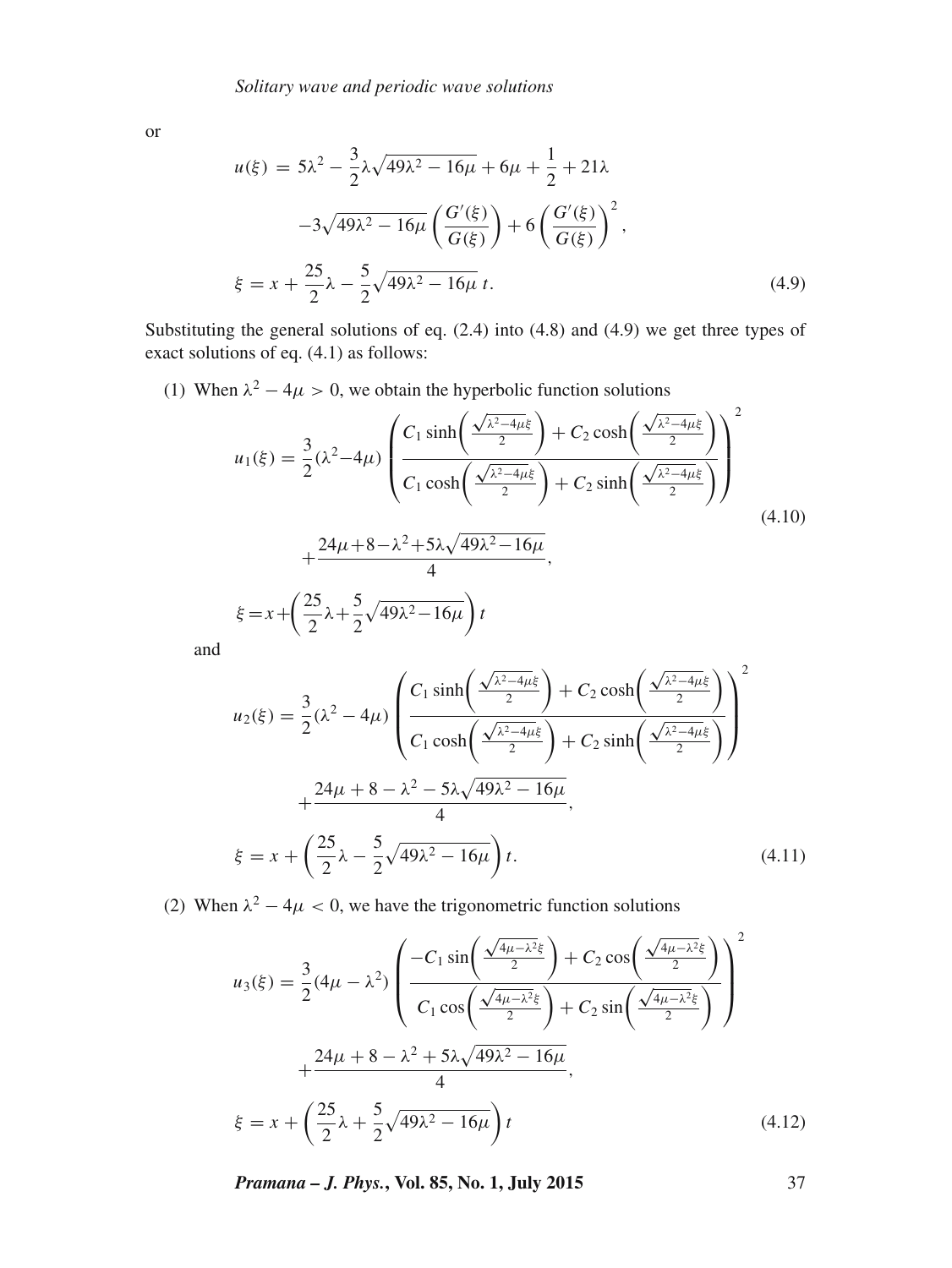and

$$
u_4(\xi) = \frac{3}{2}(4\mu - \lambda^2) \left( \frac{-C_1 \sin\left(\frac{\sqrt{4\mu - \lambda^2} \xi}{2}\right) + C_2 \cos\left(\frac{\sqrt{4\mu - \lambda^2} \xi}{2}\right)}{C_1 \cos\left(\frac{\sqrt{4\mu - \lambda^2} \xi}{2}\right) + C_2 \sin\left(\frac{\sqrt{4\mu - \lambda^2} \xi}{2}\right)} \right)^2 + \frac{24\mu + 8 - \lambda^2 - 5\lambda\sqrt{49\lambda^2 - 16\mu}}{4},
$$
  

$$
\xi = x + \left(\frac{25}{2}\lambda - \frac{5}{2}\sqrt{49\lambda^2 - 16\mu}\right)t.
$$
 (4.13)

(3) When  $\lambda^2 - 4\mu = 0$ , we get the rational solution

$$
u_5(\xi) = \frac{6C_2^2}{(C_1 + C_2\xi)^2} + \frac{24\mu + 8 - \lambda^2 + 5\lambda\sqrt{49\lambda^2 - 16\mu}}{4},
$$
 (4.14)

where

$$
\xi = x + \left(\frac{25}{2}\lambda + \frac{5}{2}\sqrt{49\lambda^2 - 16\mu}\right)t
$$

and

$$
u_6(\xi) = \frac{6C_2^2}{(C_1 + C_2\xi)^2} + \frac{24\mu + 8 - \lambda^2 + 5\lambda\sqrt{49\lambda^2 - 16\mu}}{4},
$$
 (4.15)

where

$$
\xi = x + \left(\frac{25}{2}\lambda - \frac{5}{2}\sqrt{49\lambda^2 - 16\mu}\right)t.
$$

*Case* 1

If  $C_1 \neq 0, C_2 = 0, \lambda > 0, \mu = 0$ , then eqs (4.10) and (4.11) give respectively

$$
u_7(\xi) = 2 + \frac{17}{2}\lambda^2 + \frac{3}{2}\lambda^2 \tanh^2\left(\frac{\lambda\xi}{2}\right), \quad \xi = x + 30\lambda t,
$$
 (4.16)

$$
u_8(\xi) = 2 - 9\lambda^2 + \frac{3}{2}\lambda^2 \tanh^2\left(\frac{\lambda\xi}{2}\right), \quad \xi = x - 5\lambda t.
$$
 (4.17)

But, if  $C_2 \neq 0$ ,  $C_1 = 0$ ,  $\lambda > 0$ ,  $\mu = 0$ , then eqs (4.10) and (4.11) give respectively

$$
u_9(\xi) = 2 + \frac{17}{2}\lambda^2 + \frac{3}{2}\lambda^2 \coth^2\left(\frac{\lambda\xi}{2}\right), \quad \xi = x + 30\lambda t,
$$
 (4.18)

$$
u_{10}(\xi) = 2 - 9\lambda^2 + \frac{3}{2}\lambda^2 \coth^2\left(\frac{\lambda\xi}{2}\right), \quad \xi = x - 5\lambda t. \tag{4.19}
$$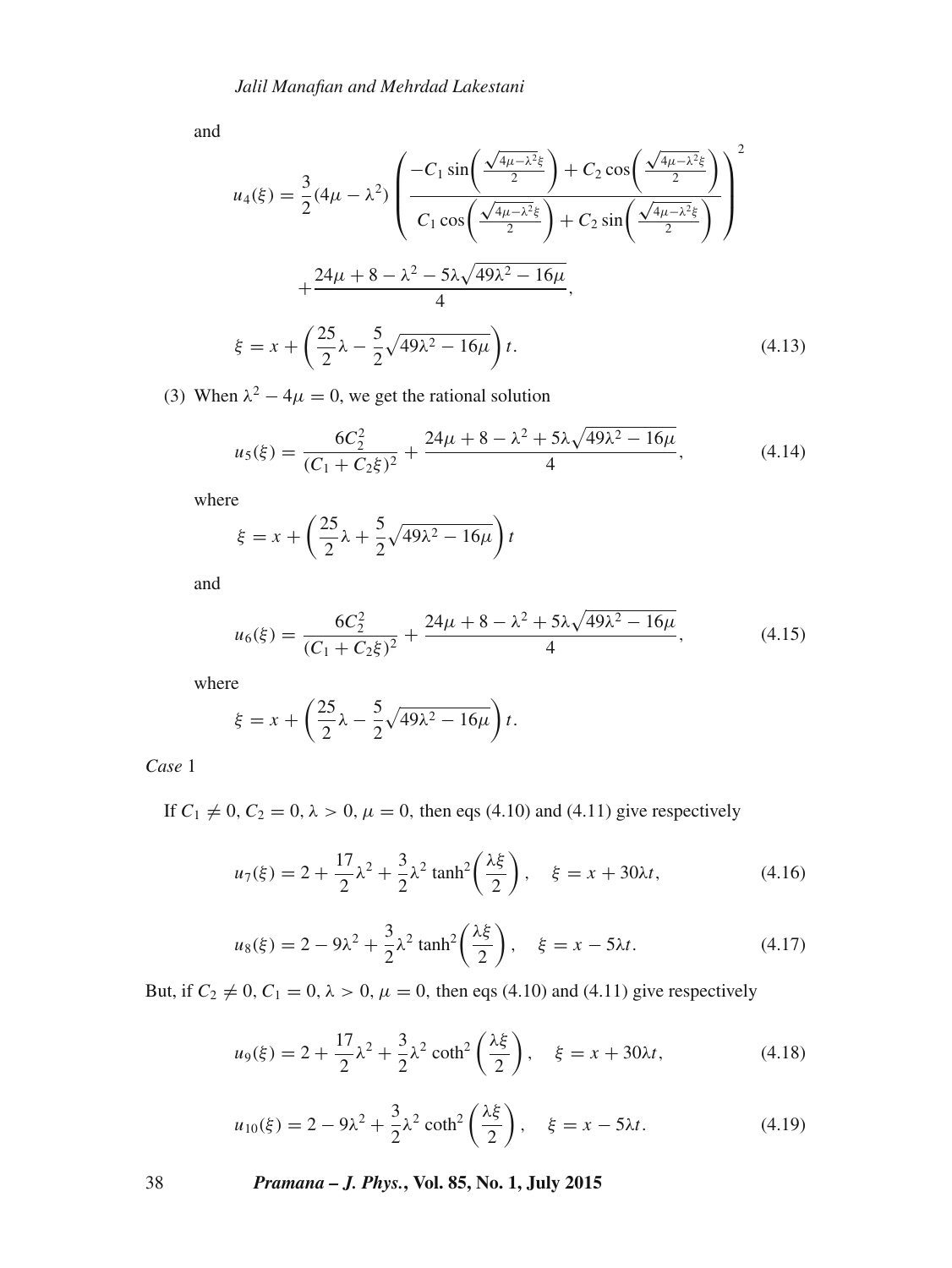*Case* 2

If 
$$
C_1 \neq 0
$$
,  $C_2 = 0$ ,  $\lambda = 0$ ,  $\mu > 0$ , then eqs (4.12) and (4.13)) give

$$
u_{11}(\xi) = 2 + 6\mu \sec^2\left(\sqrt{\mu}\xi\right), \quad \xi = x + 10\sqrt{-\mu} \ t,\tag{4.20}
$$

$$
u_{12}(\xi) = 2 + 6\mu \sec^2\left(\sqrt{\mu}\xi\right), \quad \xi = x - 10\sqrt{-\mu} \ t. \tag{4.21}
$$

Also, if  $C_2 \neq 0$ ,  $C_1 = 0$ ,  $\lambda = 0$ ,  $\mu > 0$ , then eqs (4.12) and (4.13) give

$$
u_{13}(\xi) = 2 + 6\mu \csc^2\left(\sqrt{\mu}\xi\right), \quad \xi = x + 10\sqrt{-\mu} \ t,\tag{4.22}
$$

$$
u_{14}(\xi) = 2 + 6\mu \csc^2\left(\sqrt{\mu}\xi\right), \quad \xi = x - 10\sqrt{-\mu} \ t,\tag{4.23}
$$

which are the exact solutions of the Fisher's equation. It can be seen that the results are similar to the comparing results in [34].

## **5. The Huxley equation**

Consider the Huxley equation of the form

$$
u_t = u_{xx} + u(k - u)(u - 1), \quad k \neq 0.
$$
 (5.1)

The wave variable  $\xi = x - ct$  PDE transforms to an ODE

$$
cu' + u'' + u(k - u)(u - 1) = 0.
$$
\n(5.2)

Applying the procedure given in the previous sections and balancing  $u''$  and  $u^3$  in eq. (5.2) we obtain

$$
m = 1.\tag{5.3}
$$

Proceeding as before we get

$$
a_0 = \pm \frac{\sqrt{2}}{2}\lambda + \frac{k}{2}, \quad a_1 = \pm \sqrt{2}, \quad \mu = \frac{1}{4}\lambda^2 - \frac{1}{8}k^2, \quad c = \mp \frac{k-2}{\sqrt{2}} \quad (5.4)
$$

$$
a_0 = \pm \frac{\sqrt{2}}{2} \lambda + \frac{1}{2}, \quad a_1 = \pm \sqrt{2}, \quad \mu = \frac{1}{4} \lambda^2 - \frac{1}{8}, \quad c = \pm \frac{2k - 1}{\sqrt{2}}
$$
 (5.5)

$$
a_0 = \pm \frac{\sqrt{2}}{2}\lambda + \frac{1}{2} + \frac{k}{2}, \quad a_1 = \pm \sqrt{2}, \quad \mu = \frac{1}{4}\lambda^2 - \frac{1}{8} + \frac{k}{4} - \frac{k^2}{8},
$$
  

$$
c = \mp \frac{k+1}{\sqrt{2}}
$$
 (5.6)

or

$$
a_0 = \pm \frac{\sqrt{2}}{2}\lambda - \frac{k}{3} \pm \frac{\sqrt{2}}{6}c, \quad a_1 = \pm \sqrt{2}, \quad c = \pm \sqrt{12\mu - 3\lambda^2 - 6k + 2k^2},
$$
\n(5.7)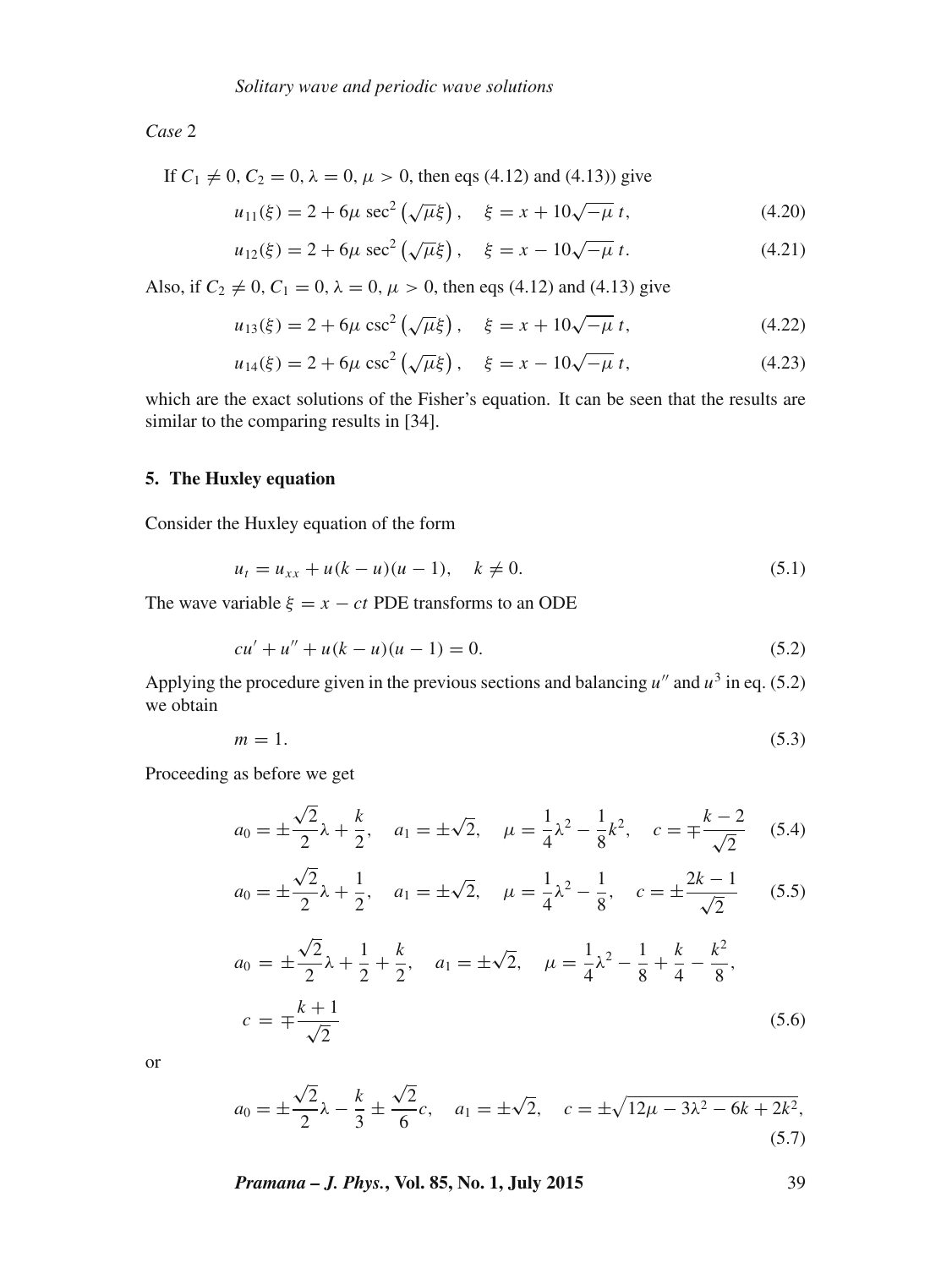where  $\lambda$  and  $\mu$  are arbitrary constants. Substituting (5.4)–(5.7) into expression (3.6), we get

$$
u(\xi) = \pm \frac{\sqrt{2}}{2}\lambda + \frac{k}{2} \pm \sqrt{2} \left(\frac{G'(\xi)}{G(\xi)}\right), \quad \xi = x - ct \tag{5.8}
$$

$$
u(\xi) = \pm \frac{\sqrt{2}}{2}\lambda + \frac{1}{2} \pm \sqrt{2} \left( \frac{G'(\xi)}{G(\xi)} \right), \quad \xi = x - ct \tag{5.9}
$$

$$
u(\xi) = \pm \frac{\sqrt{2}}{2}\lambda + \frac{1}{2} + \frac{k}{2} \pm \sqrt{2}\left(\frac{G'(\xi)}{G(\xi)}\right), \quad \xi = x - ct \tag{5.10}
$$

or

$$
u(\xi) = \pm \frac{\sqrt{2}}{2}\lambda - \frac{k}{3} \pm \frac{\sqrt{2}}{6}c \pm \sqrt{2}\left(\frac{G'(\xi)}{G(\xi)}\right), \quad \xi = x - ct. \tag{5.11}
$$

*Case* 1. When  $\lambda^2 - 4\mu > 0$ , we obtain hyperbolic function solution from eqs (5.8)–(5.10) as

$$
u_1(\xi) = \pm \sqrt{\frac{\lambda^2 - 4\mu}{2}} \left( \frac{C_1 \sinh\left(\frac{\sqrt{\lambda^2 - 4\mu\xi}}{2}\right) + C_2 \cosh\left(\frac{\sqrt{\lambda^2 - 4\mu\xi}}{2}\right)}{C_1 \cosh\left(\frac{\sqrt{\lambda^2 - 4\mu\xi}}{2}\right) + C_2 \sinh\left(\frac{\sqrt{\lambda^2 - 4\mu\xi}}{2}\right)} \right)
$$
  

$$
\pm \frac{\sqrt{2}}{2}\lambda + \frac{k}{2},
$$
  

$$
\xi = x \pm \frac{k - 2}{\sqrt{2}}t,
$$
 (5.12)

$$
u_2(\xi) = \pm \sqrt{\frac{\lambda^2 - 4\mu}{2}} \left( \frac{C_1 \sinh\left(\frac{\sqrt{\lambda^2 - 4\mu\xi}}{2}\right) + C_2 \cosh\left(\frac{\sqrt{\lambda^2 - 4\mu\xi}}{2}\right)}{C_1 \cosh\left(\frac{\sqrt{\lambda^2 - 4\mu\xi}}{2}\right) + C_2 \sinh\left(\frac{\sqrt{\lambda^2 - 4\mu\xi}}{2}\right)} \right)
$$
  

$$
\pm \frac{\sqrt{2}}{2} \lambda + \frac{1}{2},
$$
  

$$
\xi = x \mp \frac{2k - 1}{\sqrt{2}}t, \tag{5.13}
$$

$$
u_3(\xi) = \pm \sqrt{\frac{\lambda^2 - 4\mu}{2}} \left( \frac{C_1 \sinh\left(\frac{\sqrt{\lambda^2 - 4\mu\xi}}{2}\right) + C_2 \cosh\left(\frac{\sqrt{\lambda^2 - 4\mu\xi}}{2}\right)}{C_1 \cosh\left(\frac{\sqrt{\lambda^2 - 4\mu\xi}}{2}\right) + C_2 \sinh\left(\frac{\sqrt{\lambda^2 - 4\mu\xi}}{2}\right)} \right)
$$
  

$$
\pm \frac{\sqrt{2}}{2}\lambda + \frac{1}{2} + \frac{k}{2},
$$
  

$$
\xi = x \pm \frac{k+1}{\sqrt{2}}t.
$$
 (5.14)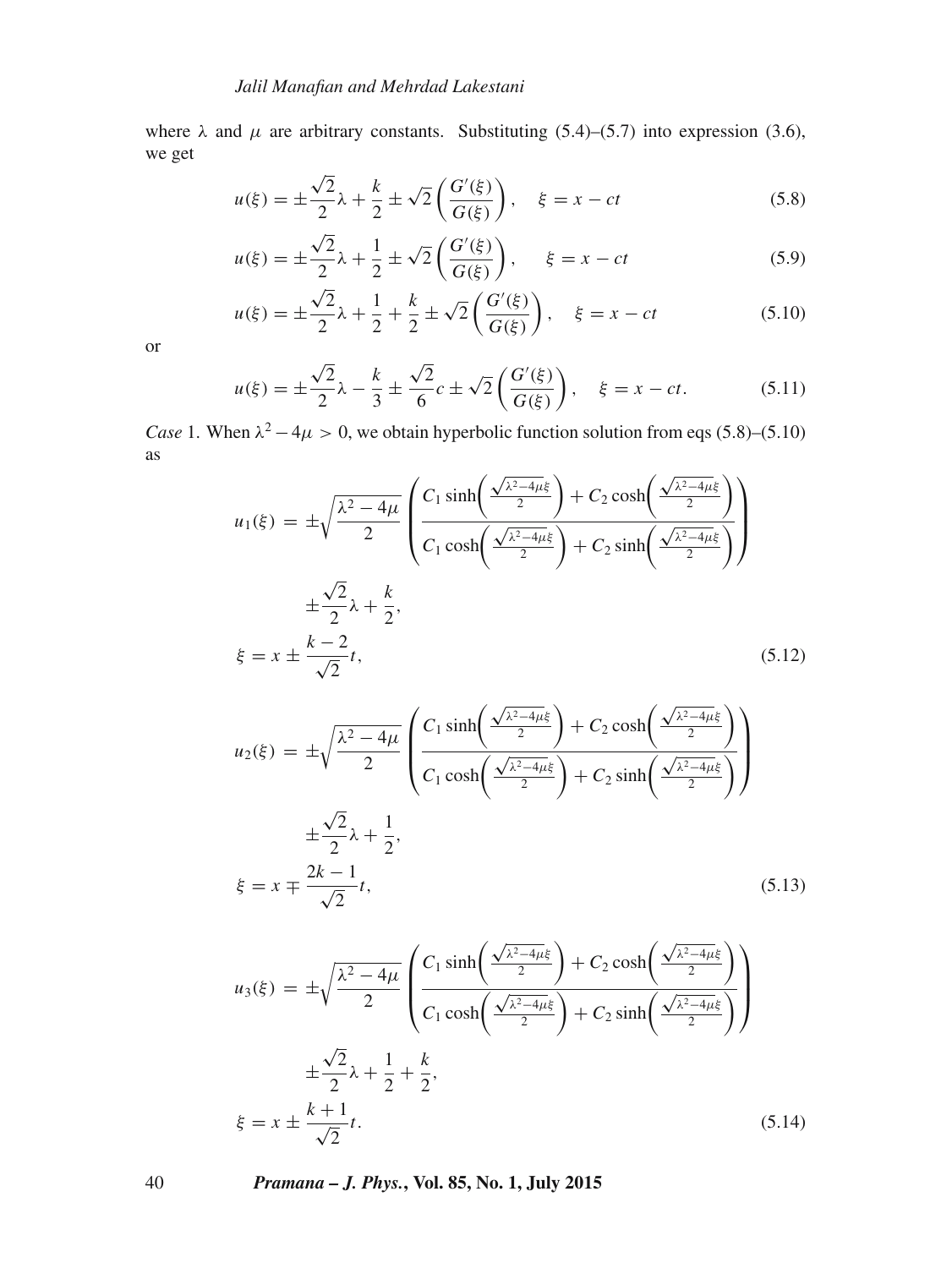If  $C_1 \neq 0$ ,  $C_2 = 0$ ,  $\lambda > 0$ ,  $\mu = 0$ , then (5.12)–(5.14) can be written respectively as

$$
u_4(\xi) = \frac{k}{2} \pm \frac{\lambda}{\sqrt{2}} \left( 1 + \tanh\left(\frac{\lambda}{2}\xi\right) \right), \quad \xi = x \pm \frac{k-2}{\sqrt{2}}t,\tag{5.15}
$$

$$
u_5(\xi) = \frac{1}{2} \pm \frac{\lambda}{\sqrt{2}} \left( 1 + \tanh\left(\frac{\lambda}{2}\xi\right) \right), \quad \xi = x \mp \frac{2k - 1}{\sqrt{2}}t,\tag{5.16}
$$

$$
u_6(\xi) = \frac{1}{2} + \frac{k}{2} \pm \frac{\lambda}{\sqrt{2}} \left( 1 + \tanh\left(\frac{\lambda}{2}\xi\right) \right), \quad \xi = x \pm \frac{k+1}{\sqrt{2}}t. \tag{5.17}
$$

But, if  $C_1 \neq 0$ ,  $C_2 = 0$ ,  $\lambda > 0$ ,  $\mu = 0$ , then (5.12)–(5.14) can be written respectively as

$$
u_7(\xi) = \frac{k}{2} \pm \frac{\lambda}{\sqrt{2}} \left( 1 + \coth\left(\frac{\lambda}{2}\xi\right) \right), \quad \xi = x \pm \frac{k-2}{\sqrt{2}}t,\tag{5.18}
$$

$$
u_8(\xi) = \frac{1}{2} \pm \frac{\lambda}{\sqrt{2}} \left( 1 + \coth\left(\frac{\lambda}{2}\xi\right) \right), \quad \xi = x \mp \frac{2k - 1}{\sqrt{2}}t,\tag{5.19}
$$

$$
u_9(\xi) = \frac{1}{2} + \frac{k}{2} \pm \frac{\lambda}{\sqrt{2}} \left( 1 + \coth\left(\frac{\lambda}{2}\xi\right) \right), \quad \xi = x \pm \frac{k+1}{\sqrt{2}}t. \tag{5.20}
$$

Also, if  $C_1 \neq 0, C_2 = 0, \lambda = 0, \mu < 0$ , then (5.12)–(5.14) can be written respectively as

$$
u_{10}(\xi) = \frac{k}{2} \pm \sqrt{-2\mu} \tanh(\sqrt{-\mu}\xi), \quad \xi = x \pm \frac{k-2}{\sqrt{2}}t,
$$
 (5.21)

$$
u_{11}(\xi) = \frac{1}{2} \pm \sqrt{-2\mu} \tanh(\sqrt{-\mu}\xi), \quad \xi = x \mp \frac{2k - 1}{\sqrt{2}}t,\tag{5.22}
$$

$$
u_{12}(\xi) = \frac{1}{2} + \frac{k}{2} \pm \sqrt{-2\mu} \tanh(\sqrt{-\mu}\xi), \quad \xi = x \pm \frac{k+1}{\sqrt{2}}t. \tag{5.23}
$$

And, if  $C_1 \neq 0$ ,  $C_2 = 0$ ,  $\lambda = 0$ ,  $\mu < 0$ , then (5.12)–(5.14) can be written respectively as

$$
u_{13}(\xi) = \frac{k}{2} \pm \sqrt{-2\mu} \coth(\sqrt{-\mu}\xi), \quad \xi = x \pm \frac{k-2}{\sqrt{2}}t,
$$
 (5.24)

$$
u_{14}(\xi) = \frac{1}{2} \pm \sqrt{-2\mu} \coth(\sqrt{-\mu}\xi), \quad \xi = x \mp \frac{2k - 1}{\sqrt{2}}t,\tag{5.25}
$$

$$
u_{15}(\xi) = \frac{1}{2} + \frac{k}{2} \pm \sqrt{-2\mu} \coth(\sqrt{-\mu}\xi), \quad \xi = x \pm \frac{k+1}{\sqrt{2}}t. \tag{5.26}
$$

*Case* 2. We have three types of exact solutions of eq. (5.1) for eq. (5.11) as follows:

(1) When  $\lambda^2 - 4\mu > 0$ , we obtain the hyperbolic function solution

$$
u_{16}(\xi) = \pm \sqrt{\frac{\lambda^2 - 4\mu}{2}} \left( \frac{C_1 \sinh\left(\frac{\sqrt{\lambda^2 - 4\mu}\xi}{2}\right) + C_2 \cosh\left(\frac{\sqrt{\lambda^2 - 4\mu}\xi}{2}\right)}{C_1 \cosh\left(\frac{\sqrt{\lambda^2 - 4\mu}\xi}{2}\right) + C_2 \sinh\left(\frac{\sqrt{\lambda^2 - 4\mu}\xi}{2}\right)} \right)
$$
  

$$
\pm \frac{\sqrt{2}}{2} \lambda - \frac{k}{3} \pm \frac{\sqrt{2}}{6} c,
$$
  

$$
\xi = x \mp \sqrt{12\mu - 3\lambda^2 - 6k + 2k^2} t.
$$
 (5.27)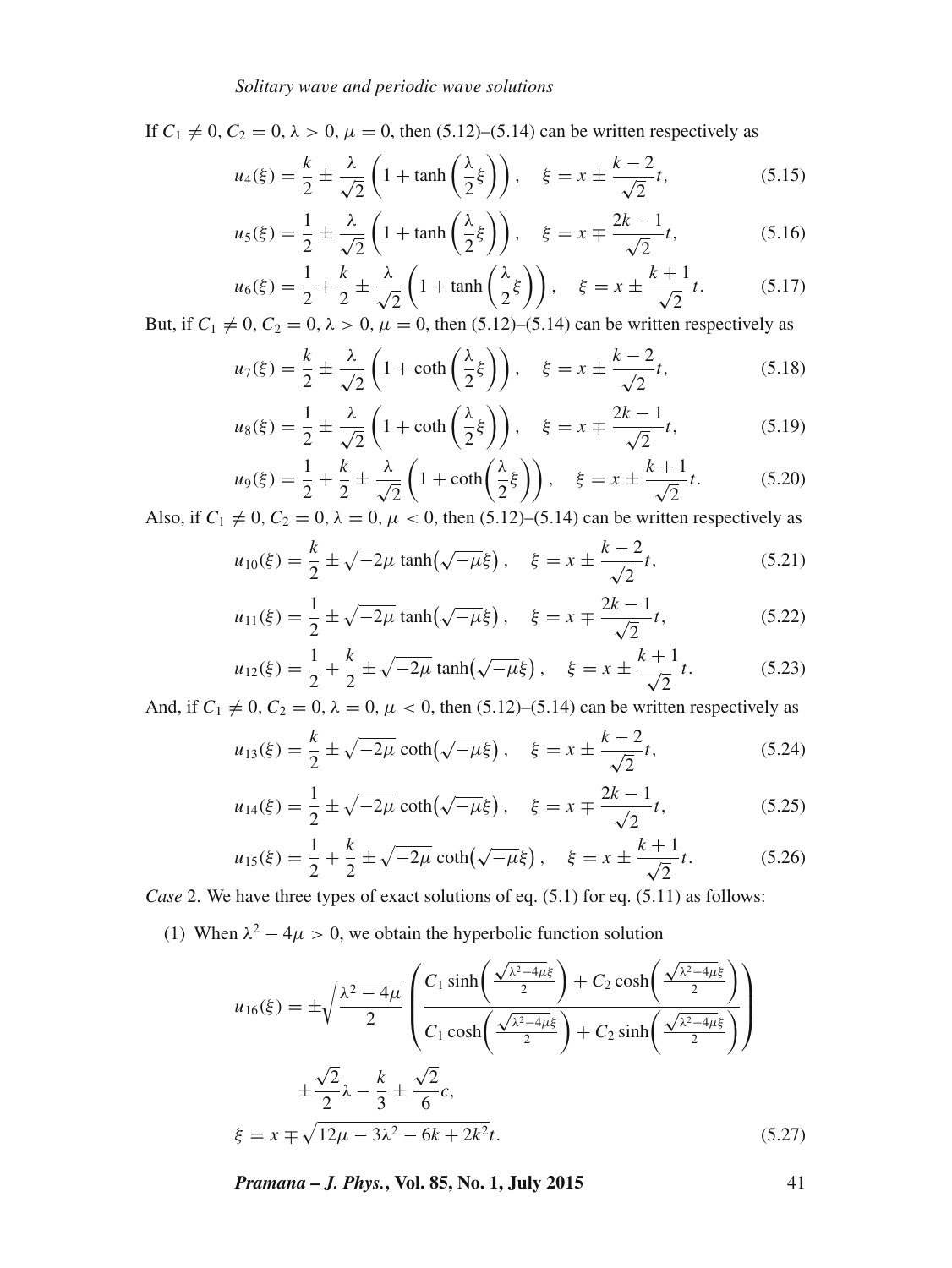(2) When  $\lambda^2 - 4\mu < 0$ , we have the trigonometric function solution

$$
u_{17}(\xi) = \pm \sqrt{\frac{4\mu - \lambda^2}{2}} \left( \frac{-C_1 \sin\left(\frac{\sqrt{4\mu - \lambda^2} \xi}{2}\right) + C_2 \cos\left(\frac{\sqrt{4\mu - \lambda^2} \xi}{2}\right)}{C_1 \cos\left(\frac{\sqrt{4\mu - \lambda^2} \xi}{2}\right) + C_2 \sin\left(\frac{\sqrt{4\mu - \lambda^2} \xi}{2}\right)} \right)
$$
  

$$
\pm \frac{\sqrt{2}}{2} \lambda - \frac{k}{3} \pm \frac{\sqrt{2}}{6} c,
$$
  

$$
\xi = x \mp \sqrt{12\mu - 3\lambda^2 - 6k + 2k^2} t.
$$
 (5.28)

(3) When  $\lambda^2 - 4\mu = 0$ , we get the rational solution

$$
u_{18}(\xi) = \pm \frac{\sqrt{2}C_2}{(C_1 + C_2\xi)} \pm \frac{\sqrt{2}}{2}\lambda - \frac{k}{3} \pm \frac{\sqrt{2}}{6}c,
$$
  

$$
\xi = x \mp \sqrt{-6k + 2k^2} t.
$$
 (5.29)

(I) The first set:

If  $C_1 \neq 0, C_2 = 0, \lambda > 0, \mu = 0$ , then (5.27) can be written as  $u_{19}(\xi) = \pm \frac{\lambda}{\sqrt{\lambda}}$  $\sqrt{2}$  $\left(1 + \tanh\left(\frac{\lambda}{2}\right)\right)$  $\frac{\lambda}{2} \xi$ )) − k  $\frac{1}{3}$  =  $\sqrt{2}$  $\frac{c}{6}c$ ,  $\xi = x \mp \sqrt{-3\lambda^2 - 6k + 2k^2}$  $(5.30)$ 

but, if  $C_2 \neq 0$ ,  $C_1 = 0$ ,  $\lambda > 0$ ,  $\mu = 0$ , then (5.27) can be written as

$$
u_{20}(\xi) = \pm \frac{\lambda}{\sqrt{2}} \left( 1 + \coth\left(\frac{\lambda}{2}\xi\right) \right) - \frac{k}{3} \pm \frac{\sqrt{2}}{6}c,
$$
  

$$
\xi = x \mp \sqrt{-3\lambda^2 - 6k + 2k^2}t.
$$
 (5.31)

(II) The second set:

If  $C_1 \neq 0, C_2 = 0, \lambda = 0, \mu > 0$ , then (5.28) can be written as

$$
u_{21}(\xi) = \pm \sqrt{2\mu} \tan(\sqrt{\mu}\xi) - \frac{k}{3} \pm \frac{\sqrt{2}}{6}c,
$$
  

$$
\xi = x \pm \sqrt{12\mu - 6k + 2k^2t}.
$$
 (5.32)

Also, if  $C_2 \neq 0$ ,  $C_1 = 0$ ,  $\lambda = 0$ ,  $\mu > 0$ , then eq. (5.28) can be written as

$$
u_{22}(\xi) = \pm \sqrt{2\mu} \cot(\sqrt{\mu}\xi) - \frac{k}{3} \pm \frac{\sqrt{2}}{6}c,
$$
  

$$
\xi = x \pm \sqrt{12\mu - 6k + 2k^2t},
$$
 (5.33)

which are the exact solutions of the Huxley equation. It can be seen that the results are similar to the results in [34].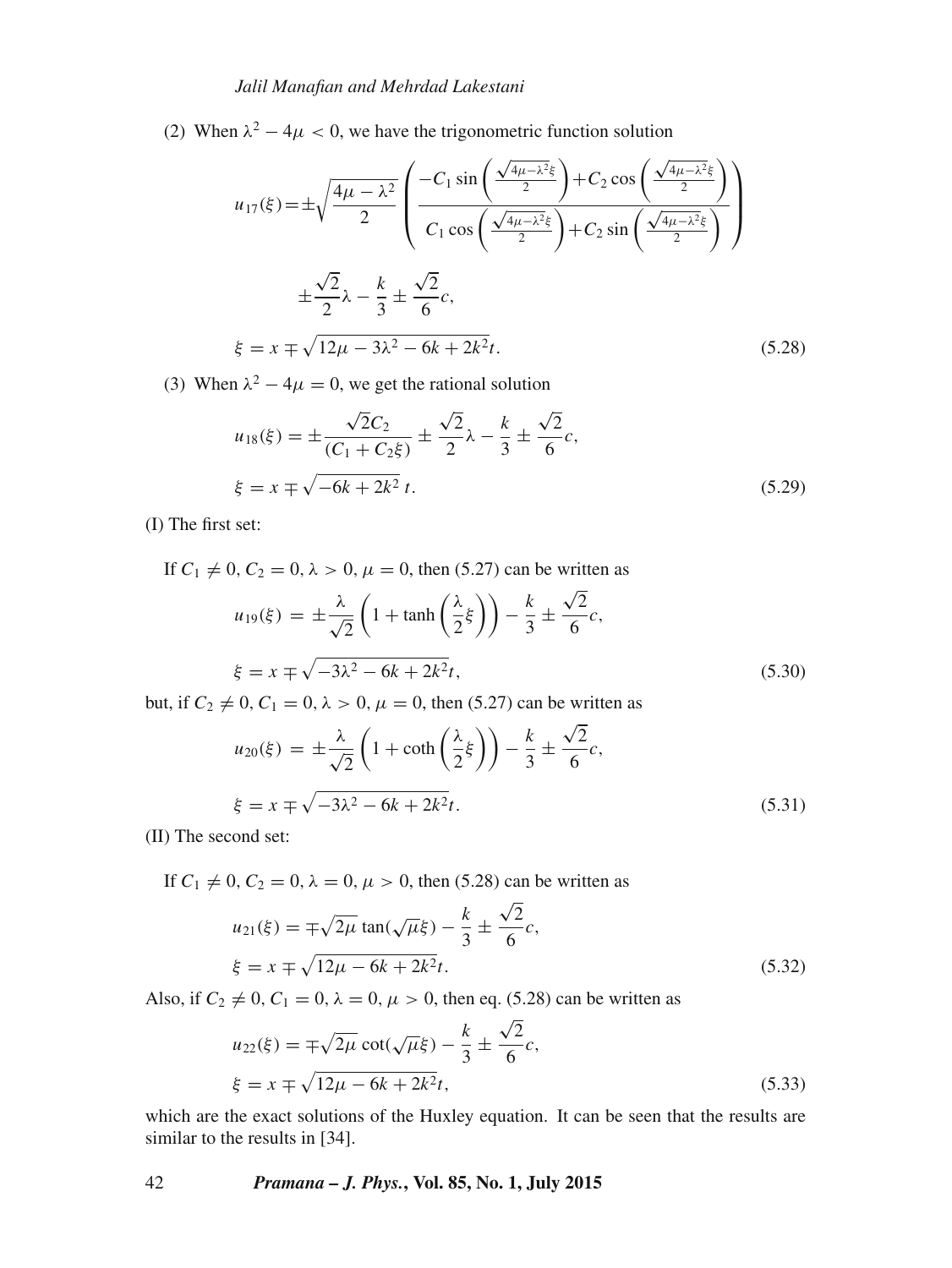## **6. The Burgers–Fisher equation**

Suppose we solve the following Burgers–Fisher equation in the form

$$
u_t = u_{xx} + uu_x + u(1 - u). \tag{6.1}
$$

Proceeding as before, eq. (6.1) reduces to an ODE

$$
-cu' - u'' - uu' - u(1 - u) = 0,
$$
\n(6.2)

upon using the wave variable  $\xi = x - ct$ . Balancing  $u^2$  with  $u''$  gives  $m = 2$ . However, balancing u'' with uu' gives  $m = 1$ . We found that  $m = 1$  is the only value that works. Based on this, the  $(G'/G)$ -expansion method admits the use of

$$
u(\xi) = a_0 + a_1 \left( \frac{G'(\xi)}{G(\xi)} \right), \quad a_1 \neq 0.
$$
 (6.3)

Substituting (6.3) into eq. (6.2), we obtain an equation that contains  $(G'(\xi)/G(\xi))^n$ ,  $0 \le n \le 3$ . Solving the system that results from the coefficients of  $(G'(\xi)/G(\xi))^n$ gives the following sets of solutions:

$$
a_0 = \frac{1}{2} + \lambda, \quad a_1 = 2, \quad c = \frac{-5}{2}, \quad \mu = -\frac{1}{16} + \frac{1}{4}\lambda^2,\tag{6.4}
$$

where  $\lambda$  and  $\mu$  are arbitrary constants. Substituting (6.4) into expression (6.3), we obtain

$$
u(\xi) = \frac{1}{2} + \lambda + 2\left(\frac{G'(\xi)}{G(\xi)}\right), \quad \xi = x + \frac{5}{2}t.
$$
 (6.5)

We have the exact solutions of eq.  $(6.1)$  as follows:

When  $\lambda^2 - 4\mu > 0$ , we obtain the hyperbolic function solution

$$
u_1(\xi) = \sqrt{\lambda^2 - 4\mu} \left( \frac{C_1 \sinh\left(\frac{\sqrt{\lambda^2 - 4\mu\xi}}{2}\right) + C_2 \cosh\left(\frac{\sqrt{\lambda^2 - 4\mu\xi}}{2}\right)}{C_1 \cosh\left(\frac{\sqrt{\lambda^2 - 4\mu\xi}}{2}\right) + C_2 \sinh\left(\frac{\sqrt{\lambda^2 - 4\mu\xi}}{2}\right)} \right)
$$
(6.6)  
 
$$
+ \frac{1}{2} + \lambda,
$$
  

$$
\xi = x + \frac{5}{2}t.
$$

(I) The first set:

If  $C_1 \neq 0, C_2 = 0, \lambda > 0, \mu = 0$ , then (6.6) gives

$$
u_2(x,t) = \lambda \left( 1 + \tanh\left[\frac{\lambda}{2}\left(x + \frac{5}{2}t\right)\right]\right) + \frac{1}{2},\tag{6.7}
$$

and, if  $C_2 \neq 0$ ,  $C_1 = 0$ ,  $\lambda > 0$ ,  $\mu = 0$ , then (6.6) gives

$$
u_3(x,t) = \lambda \left( 1 + \coth\left[\frac{\lambda}{2}\left(x + \frac{5}{2}t\right)\right]\right) + \frac{1}{2}.
$$
 (6.8)

*Pramana – J. Phys.***, Vol. 85, No. 1, July 2015** 43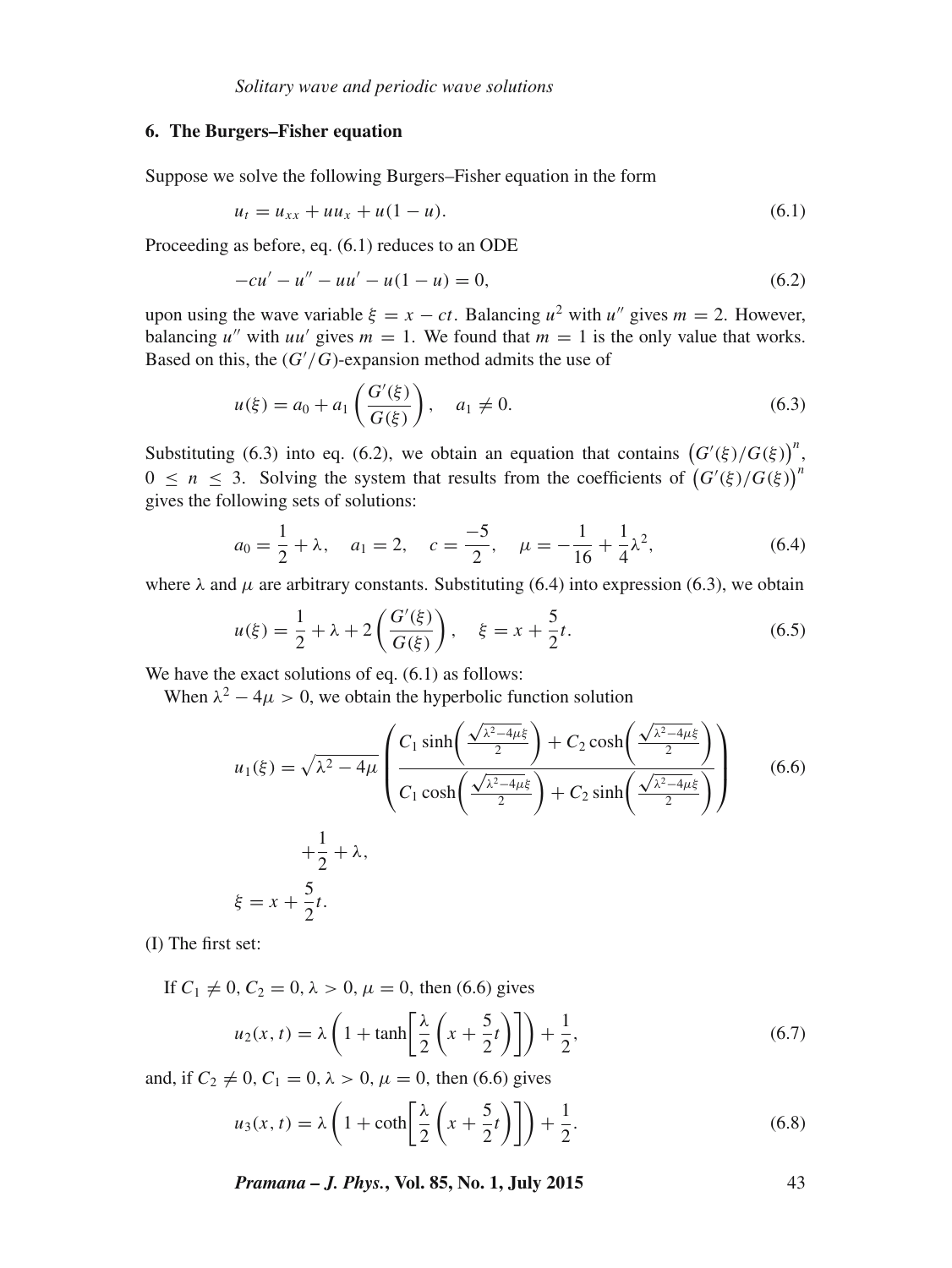(II) The second set:

If  $C_1 \neq 0, C_2 = 0, \lambda = 0, \mu < 0$ , then (6.6) gives

$$
u_4(x,t) = 2\sqrt{-\mu} \tan \left[\sqrt{-\mu} \left(x + \frac{5}{2}t\right)\right] + \frac{1}{2},\tag{6.9}
$$

but, if  $C_2 \neq 0, C_1 = 0, \lambda > 0, \mu = 0$ , then (6.6) gives

$$
u_5(x,t) = 2\sqrt{-\mu} \cot\left[\sqrt{-\mu}\left(x + \frac{5}{2}t\right)\right] + \frac{1}{2},\tag{6.10}
$$

which are the exact solutions of the Burgers–Fisher equation. It can be seen that the results are similar to the results in [34].

## **7. The Burgers–Huxley equation**

As the last example, we consider the following Burgers–Huxley equation:

$$
u_t = u_{xx} + uu_x + u(k - u)(u - 1), \quad k \neq 0,
$$
\n(7.1)

and using the wave variable  $\xi = x - ct$  reduces it to an ODE

$$
-cu' - u'' - uu' - u(k - u)(u - 1) = 0.
$$
\n(7.2)

Balancing  $u^3$  with  $u''$  gives  $m = 1$ . This allows us to set

$$
u(\xi) = a_0 + a_1 \left( \frac{G'(\xi)}{G(\xi)} \right), \quad a_1 \neq 0.
$$
 (7.3)

Proceeding as before, we get

$$
a_0 = \frac{k+1}{2} - \lambda, \quad a_1 = -2, \quad c = \frac{k+1}{2}, \quad \mu = \frac{1}{4}\lambda^2 - \frac{(k-1)^2}{16} \tag{7.4}
$$

$$
a_0 = \frac{1}{2} - \lambda
$$
,  $a_1 = -2$ ,  $c = -\frac{4k - 1}{2}$ ,  $\mu = \frac{1}{4}\lambda^2 - \frac{1}{16}$  (7.5)

$$
a_0 = \frac{k}{2} - \lambda
$$
,  $a_1 = -2$ ,  $c = \frac{k-4}{2}$ ,  $\mu = \frac{1}{4}\lambda^2 - \frac{k^2}{16}$  (7.6)

$$
a_0 = \frac{\lambda + k + 1}{2}, \quad a_1 = 1, \quad c = -k - 1, \quad \mu = \frac{1}{4}\lambda^2 - \frac{(k - 1)^2}{16} \tag{7.7}
$$

$$
a_0 = \frac{1}{2}\lambda + \frac{1}{2}, \quad a_1 = 1, \quad c = k - 1, \quad \mu = \frac{1}{4}\lambda^2 - \frac{1}{4}
$$
 (7.8)

or

$$
a_0 = \frac{1}{2}\lambda + \frac{k}{2}, \quad a_1 = 1, \quad c = -k + 1, \quad \mu = \frac{1}{4}\lambda^2 - \frac{k^2}{4}, \tag{7.9}
$$

where  $\lambda$  and  $\mu$  are arbitrary constants. Substituting (7.4)–(7.9) into expression (7.3), we get

$$
u(\xi) = -2\left(\frac{G'(\xi)}{G(\xi)}\right) + \frac{k+1}{2} - \lambda, \quad \xi = x - \frac{k+1}{2}t
$$
 (7.10)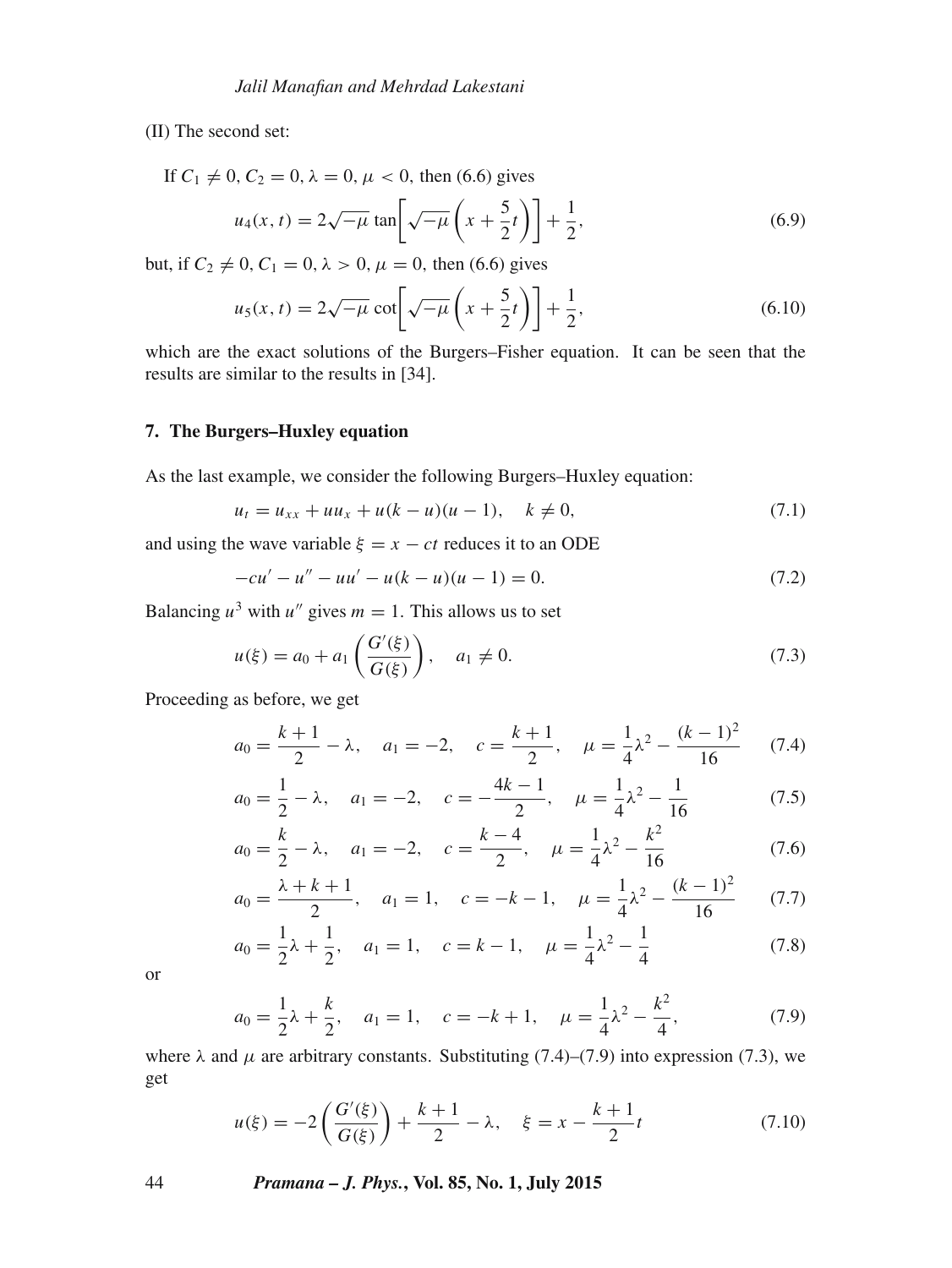*Solitary wa*v*e and periodic wa*v*e solutions*

$$
u(\xi) = -2\left(\frac{G'(\xi)}{G(\xi)}\right) + \frac{1}{2} - \lambda, \quad \xi = x + \frac{4k - 1}{2}t \tag{7.11}
$$

$$
u(\xi) = -2\left(\frac{G'(\xi)}{G(\xi)}\right) + \frac{k}{2} - \lambda, \quad \xi = x - \frac{k-4}{2}t
$$
 (7.12)

$$
u(\xi) = \left(\frac{G'(\xi)}{G(\xi)}\right) + \frac{\lambda + k + 1}{2}, \quad \xi = x + (k+1)t
$$
 (7.13)

$$
u(\xi) = \left(\frac{G'(\xi)}{G(\xi)}\right) + \frac{\lambda + 1}{2}, \quad \xi = x - (k - 1)t
$$
 (7.14)

or

$$
u(\xi) = \left(\frac{G'(\xi)}{G(\xi)}\right) + \frac{\lambda + k}{2}, \quad \xi = x + (k - 1)t. \tag{7.15}
$$

Substituting the general solutions of  $(2.4)$  into  $(7.10)$ – $(7.15)$  we have three types of exact solutions of eq. (7.1) as follows:

(I) The first set

(1) When  $\lambda^2 - 4\mu > 0$ , we obtain the hyperbolic function solution

$$
u_1(\xi) = -\sqrt{\lambda^2 - 4\mu} \left( \frac{C_1 \sinh\left(\frac{\sqrt{\lambda^2 - 4\mu\xi}}{2}\right) + C_2 \cosh\left(\frac{\sqrt{\lambda^2 - 4\mu\xi}}{2}\right)}{C_1 \cosh\left(\frac{\sqrt{\lambda^2 - 4\mu\xi}}{2}\right) + C_2 \sinh\left(\frac{\sqrt{\lambda^2 - 4\mu\xi}}{2}\right)} \right)
$$
  
 
$$
+ \frac{k+1}{2} - \lambda,
$$
  
 
$$
\xi = x - \frac{k+1}{2}t.
$$
 (7.16)

(2) When  $\lambda^2 - 4\mu < 0$ , we have the trigonometric function solution

$$
u_2(\xi) = -\sqrt{4\mu - \lambda^2} \left( \frac{-C_1 \sin\left(\frac{\sqrt{4\mu - \lambda^2} \xi}{2}\right) + C_2 \cos\left(\frac{\sqrt{4\mu - \lambda^2} \xi}{2}\right)}{C_1 \cos\left(\frac{\sqrt{4\mu - \lambda^2} \xi}{2}\right) + C_2 \sin\left(\frac{\sqrt{4\mu - \lambda^2} \xi}{2}\right)} \right)
$$
  

$$
+ \frac{k+1}{2} - \lambda,
$$
  

$$
\xi = x - \frac{k+1}{2}t.
$$
 (7.17)

(3) When  $\lambda^2 - 4\mu = 0$ , we get the rational solution

$$
u_3(\xi) = -\frac{2C_2}{(C_1 + C_2 \xi)} + \frac{k+1}{2} - \lambda, \quad \xi = x - \frac{k+1}{2}t.
$$
 (7.18)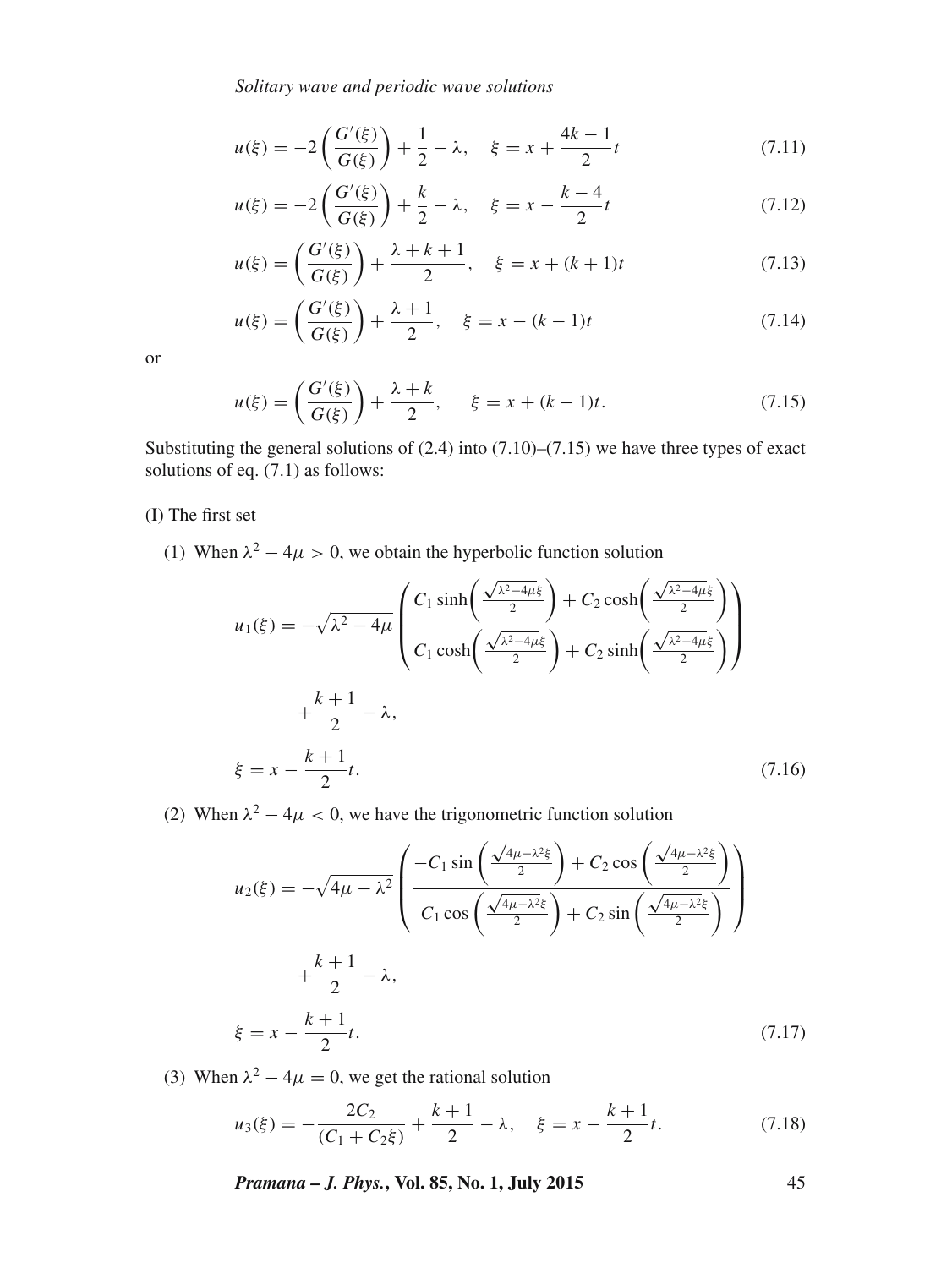*Jalil Manafian and Mehrdad Lakestani*

If  $C_1 \neq 0, C_2 = 0, \lambda > 0, \mu = 0$ , then (7.16) can be written as

$$
u_4(\xi) = -\lambda \left( 1 + \tanh \frac{\lambda}{2} \xi \right) + \frac{k+1}{2}, \quad \xi = x - \frac{k+1}{2}t \tag{7.19}
$$

and if  $C_2 \neq 0, C_1 = 0, \lambda > 0, \mu = 0$ , then (7.16) can be written as

$$
u_5(\xi) = -\lambda \left( 1 + \coth \frac{\lambda}{2} \xi \right) + \frac{k+1}{2}, \quad \xi = x - \frac{k+1}{2}t.
$$
 (7.20)

If  $C_1 \neq 0$ ,  $C_2 = 0$ ,  $\lambda = 0$ ,  $\mu > 0$ , then (7.17) gives

$$
u_6(\xi) = 2\sqrt{\mu} \tan(\sqrt{\mu}\xi) + \frac{k+1}{2}, \quad \xi = x - \frac{k+1}{2}t \tag{7.21}
$$

and if  $C_2 \neq 0, C_1 = 0, \lambda = 0, \mu > 0$ , then (7.17) gives

$$
u_7(\xi) = -2\sqrt{\mu}\cot(\sqrt{\mu}\xi) + \frac{k+1}{2}, \quad \xi = x - \frac{k+1}{2}t.
$$
 (7.22)

(II) The second set

(1) When  $\lambda^2 - 4\mu > 0$ , we obtain the hyperbolic function solution

$$
u_8(\xi) = -\sqrt{\lambda^2 - 4\mu} \left( \frac{C_1 \sinh\left(\frac{\sqrt{\lambda^2 - 4\mu\xi}}{2}\right) + C_2 \cosh\left(\frac{\sqrt{\lambda^2 - 4\mu\xi}}{2}\right)}{C_1 \cosh\left(\frac{\sqrt{\lambda^2 - 4\mu\xi}}{2}\right) + C_2 \sinh\left(\frac{\sqrt{\lambda^2 - 4\mu\xi}}{2}\right)} \right)
$$
  
 
$$
+ \frac{1}{2} - \lambda,
$$
  
 
$$
\xi = x + \frac{4k - 1}{2}t.
$$
 (7.23)

(2) When  $\lambda^2 - 4\mu < 0$ , we have the trigonometric function solution

$$
u_9(\xi) = -\sqrt{4\mu - \lambda^2} \left( \frac{-C_1 \sin\left(\frac{\sqrt{4\mu - \lambda^2}\xi}{2}\right) + C_2 \cos\left(\frac{\sqrt{4\mu - \lambda^2}\xi}{2}\right)}{C_1 \cos\left(\frac{\sqrt{4\mu - \lambda^2}\xi}{2}\right) + C_2 \sin\left(\frac{\sqrt{4\mu - \lambda^2}\xi}{2}\right)} \right)
$$
  
 
$$
+\frac{1}{2} - \lambda,
$$
  
 
$$
\xi = x + \frac{4k - 1}{2}t.
$$
 (7.24)

(3) When  $\lambda^2 - 4\mu = 0$ , we get the rational solution

$$
u_{10}(\xi) = -\frac{2C_2}{(C_1 + C_2 \xi)} + \frac{1}{2} - \lambda, \quad \xi = x + \frac{4k - 1}{2}t.
$$
 (7.25)

If  $C_1 \neq 0, C_2 = 0, \lambda > 0, \mu = 0$ , then (7.23) can be written as

$$
u_{11}(\xi) = -\lambda \left( 1 + \tanh \frac{\lambda}{2} \xi \right) + \frac{1}{2}, \quad \xi = x + \frac{4k - 1}{2}t \tag{7.26}
$$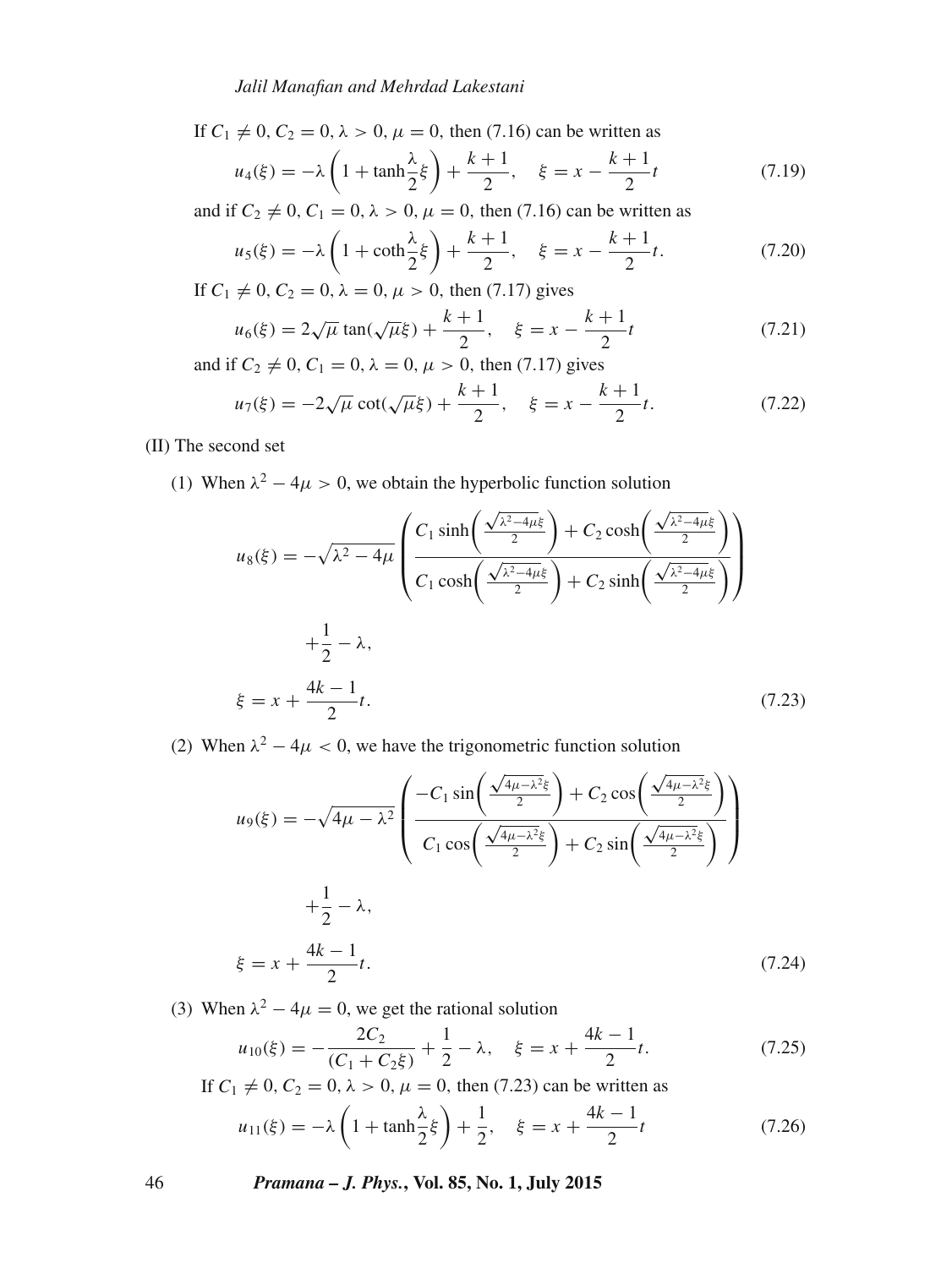and if  $C_2 \neq 0, C_1 = 0, \lambda > 0, \mu = 0$ , then (7.23) can be written as

$$
u_{12}(\xi) = -\lambda \left( 1 + \coth \frac{\lambda}{2} \xi \right) + \frac{1}{2}, \quad \xi = x + \frac{4k - 1}{2}t. \tag{7.27}
$$

If  $C_1 \neq 0$ ,  $C_2 = 0$ ,  $\lambda = 0$ ,  $\mu > 0$ , then (7.24) gives

$$
u_{13}(\xi) = 2\sqrt{\mu} \tan(\sqrt{\mu}\xi) + \frac{1}{2}, \quad \xi = x + \frac{4k - 1}{2}t \tag{7.28}
$$

and if  $C_2 \neq 0, C_1 = 0, \lambda = 0, \mu > 0$ , then (7.24) gives

$$
u_{14}(\xi) = -2\sqrt{\mu}\cot(\sqrt{\mu}\xi) + \frac{1}{2}, \quad \xi = x + \frac{4k - 1}{2}t.
$$
 (7.29)

(III) The third set

(1) When  $\lambda^2 - 4\mu > 0$ , we obtain the hyperbolic function solution

$$
u_{15}(\xi) = -\sqrt{\lambda^2 - 4\mu} \left( \frac{C_1 \sinh\left(\frac{\sqrt{\lambda^2 - 4\mu\xi}}{2}\right) + C_2 \cosh\left(\frac{\sqrt{\lambda^2 - 4\mu\xi}}{2}\right)}{C_1 \cosh\left(\frac{\sqrt{\lambda^2 - 4\mu\xi}}{2}\right) + C_2 \sinh\left(\frac{\sqrt{\lambda^2 - 4\mu\xi}}{2}\right)} \right)
$$
  
 
$$
+\frac{k}{2} - \lambda,
$$
  
\n
$$
\xi = x - \frac{k - 4}{2}t.
$$
 (7.30)

(2) When  $\lambda^2 - 4\mu < 0$ , we have the trigonometric function solution

$$
u_{16}(\xi) = -\sqrt{4\mu - \lambda^2} \left( \frac{-C_1 \sin\left(\frac{\sqrt{4\mu - \lambda^2} \xi}{2}\right) + C_2 \cos\left(\frac{\sqrt{4\mu - \lambda^2} \xi}{2}\right)}{C_1 \cos\left(\frac{\sqrt{4\mu - \lambda^2} \xi}{2}\right) + C_2 \sin\left(\frac{\sqrt{4\mu - \lambda^2} \xi}{2}\right)} \right)
$$
  
 
$$
+\frac{k}{2} - \lambda,
$$
  
 
$$
\xi = x - \frac{k - 4}{2}t.
$$
 (7.31)

(3) When  $\lambda^2 - 4\mu = 0$ , we get the rational solution

$$
u_{17}(\xi) = -\frac{2C_2}{(C_1 + C_2 \xi)} + \frac{k}{2} - \lambda, \quad \xi = x - \frac{k - 4}{2}t.
$$
 (7.32)

If  $C_1 \neq 0, C_2 = 0, \lambda > 0, \mu = 0$ , then (7.30) can be written as

$$
u_{18}(\xi) = -\lambda \left( 1 + \tanh \frac{\lambda}{2} \xi \right) + \frac{k}{2}, \quad \xi = x - \frac{k - 4}{2}t \tag{7.33}
$$

and if  $C_2 \neq 0$ ,  $C_1 = 0$ ,  $\lambda > 0$ ,  $\mu = 0$ , then (7.30) can be written as

$$
u_{19}(\xi) = -\lambda \left( 1 + \coth \frac{\lambda}{2} \xi \right) + \frac{k}{2}, \quad \xi = x - \frac{k - 4}{2}t. \tag{7.34}
$$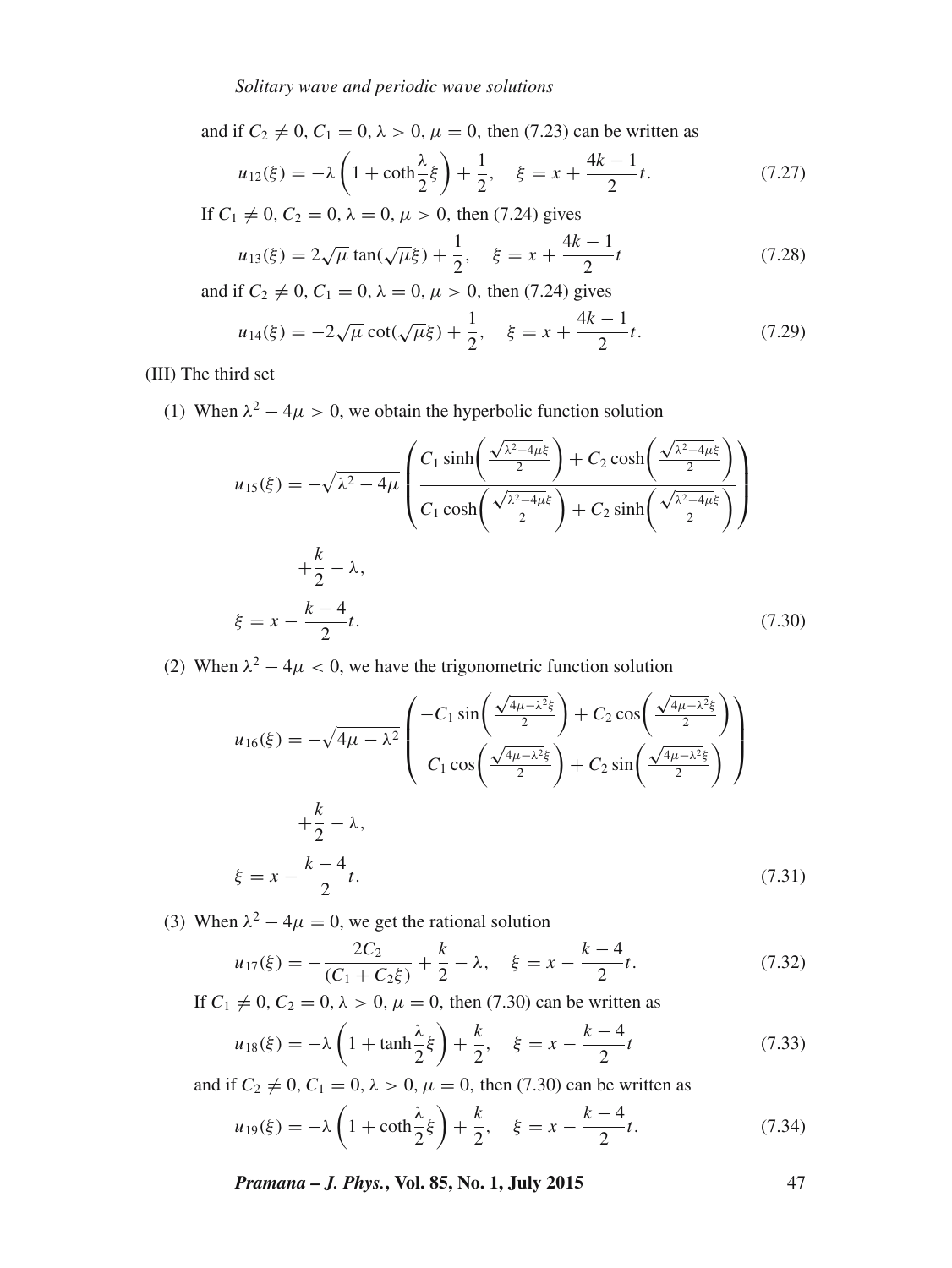If  $C_1 \neq 0, C_2 = 0, \lambda = 0, \mu > 0$ , then (7.31) gives

$$
u_{20}(\xi) = 2\sqrt{\mu} \tan(\sqrt{\mu}\xi) + \frac{k}{2}, \quad \xi = x - \frac{k-4}{2}t
$$
 (7.35)

and, if  $C_2 \neq 0$ ,  $C_1 = 0$ ,  $\lambda = 0$ ,  $\mu > 0$ , then (7.31) gives

$$
u_{21}(\xi) = -2\sqrt{\mu}\cot(\sqrt{\mu}\xi) + \frac{k}{2}, \quad \xi = x - \frac{k-4}{2}t.
$$
 (7.36)

(IV) The fourth set

(1) When  $\lambda^2 - 4\mu > 0$ , we obtain the hyperbolic function solution

$$
u_{22}(\xi) = \frac{\sqrt{\lambda^2 - 4\mu}}{2} \left( \frac{C_1 \sinh\left(\frac{\sqrt{\lambda^2 - 4\mu\xi}}{2}\right) + C_2 \cosh\left(\frac{\sqrt{\lambda^2 - 4\mu\xi}}{2}\right)}{C_1 \cosh\left(\frac{\sqrt{\lambda^2 - 4\mu\xi}}{2}\right) + C_2 \sinh\left(\frac{\sqrt{\lambda^2 - 4\mu\xi}}{2}\right)} \right)
$$
  
 
$$
+ \frac{\lambda + k + 1}{2},
$$
  
\n
$$
\xi = x + (k + 1)t.
$$
 (7.37)

(2) When  $\lambda^2 - 4\mu < 0$ , we have the trigonometric function solution

$$
u_{23}(\xi) = \frac{\sqrt{4\mu - \lambda^2}}{2} \left( \frac{-C_1 \sin\left(\frac{\sqrt{4\mu - \lambda^2} \xi}{2}\right) + C_2 \cos\left(\frac{\sqrt{4\mu - \lambda^2} \xi}{2}\right)}{C_1 \cos\left(\frac{\sqrt{4\mu - \lambda^2} \xi}{2}\right) + C_2 \sin\left(\frac{\sqrt{4\mu - \lambda^2} \xi}{2}\right)} \right) + \frac{\lambda + k + 1}{2},
$$
  
\n
$$
\xi = x + (k + 1)t.
$$
 (7.38)

(3) When  $\lambda^2 - 4\mu = 0$ , we get the rational solution

$$
u_{24}(\xi) = \frac{C_2}{(C_1 + C_2 \xi)} + \frac{\lambda + k + 1}{2}, \quad \xi = x + (k + 1)t. \tag{7.39}
$$

If  $C_1 \neq 0, C_2 = 0, \lambda > 0, \mu = 0$ , then (7.37) can be written as

$$
u_{25}(\xi) = \frac{\lambda}{2} \left( 1 + \tanh \frac{\lambda}{2} \xi \right) + \frac{k+1}{2}, \quad \xi = x + (k+1)t \tag{7.40}
$$

and if  $C_2 \neq 0, C_1 = 0, \lambda > 0, \mu = 0$ , then (7.37) can be written as

$$
u_{26}(\xi) = \frac{\lambda}{2} \left( 1 + \coth \frac{\lambda}{2} \xi \right) + \frac{k+1}{2}, \quad \xi = x + (k+1)t. \tag{7.41}
$$

In particular, if  $C_1 \neq 0$ ,  $C_2 = 0$ ,  $\lambda = 0$ ,  $\mu > 0$ , then (7.38) gives

$$
u_{27}(\xi) = -\sqrt{\mu} \tan(\sqrt{\mu}\xi) + \frac{k+1}{2}, \quad \xi = x + (k+1)t,
$$
 (7.42)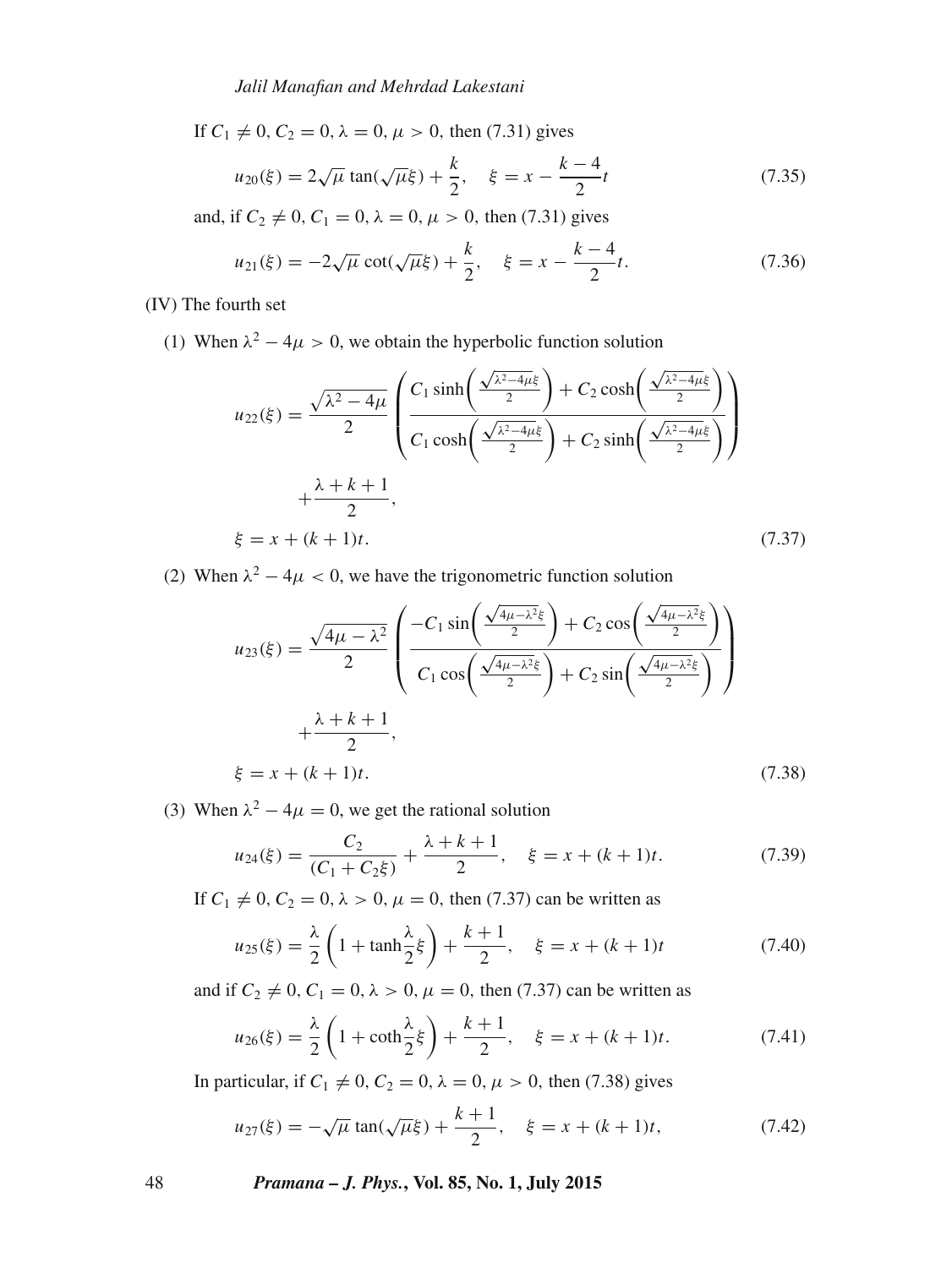and, if  $C_2 \neq 0$ ,  $C_1 = 0$ ,  $\lambda = 0$ ,  $\mu > 0$ , then (7.38) gives

$$
u_{28}(\xi) = \sqrt{\mu} \cot(\sqrt{\mu}\xi) + \frac{k+1}{2}, \quad \xi = x + (k+1)t. \tag{7.43}
$$

(V) The fifth set

(1) When  $\lambda^2 - 4\mu > 0$ , we obtain the hyperbolic function solution

$$
u_{29}(\xi) = \frac{\sqrt{\lambda^2 - 4\mu}}{2} \left( \frac{C_1 \sinh\left(\frac{\sqrt{\lambda^2 - 4\mu\xi}}{2}\right) + C_2 \cosh\left(\frac{\sqrt{\lambda^2 - 4\mu\xi}}{2}\right)}{C_1 \cosh\left(\frac{\sqrt{\lambda^2 - 4\mu\xi}}{2}\right) + C_2 \sinh\left(\frac{\sqrt{\lambda^2 - 4\mu\xi}}{2}\right)} \right)
$$
  
 
$$
+ \frac{\lambda + 1}{2},
$$
  
  $\xi = x - (k - 1)t.$  (7.44)

(2) When  $\lambda^2 - 4\mu < 0$ , we have the trigonometric function solution

$$
u_{30}(\xi) = \frac{\sqrt{4\mu - \lambda^2}}{2} \left( \frac{-C_1 \sin\left(\frac{\sqrt{4\mu - \lambda^2}\xi}{2}\right) + C_2 \cos\left(\frac{\sqrt{4\mu - \lambda^2}\xi}{2}\right)}{C_1 \cos\left(\frac{\sqrt{4\mu - \lambda^2}\xi}{2}\right) + C_2 \sin\left(\frac{\sqrt{4\mu - \lambda^2}\xi}{2}\right)} \right)
$$
  
 
$$
+\frac{\lambda + 1}{2},
$$
  
 
$$
\xi = x - (k - 1)t.
$$
 (7.45)

(3) When  $\lambda^2 - 4\mu = 0$ , we get the rational solution

$$
u_{31}(\xi) = \frac{C_2}{(C_1 + C_2 \xi)} + \frac{\lambda + 1}{2}, \quad \xi = x - (k - 1)t.
$$
 (7.46)

If  $C_1 \neq 0, C_2 = 0, \lambda > 0, \mu = 0$ , then (7.44) can be written as

$$
u_{32}(\xi) = \frac{\lambda}{2} \left( 1 + \tanh \frac{\lambda}{2} \xi \right) + \frac{1}{2}, \quad \xi = x - (k - 1)t \tag{7.47}
$$

and if  $C_2 \neq 0$ ,  $C_1 = 0$ ,  $\lambda > 0$ ,  $\mu = 0$ , then (7.44) can be written as

$$
u_{33}(\xi) = \frac{\lambda}{2} \left( 1 + \coth \frac{\lambda}{2} \xi \right) + \frac{1}{2}, \quad \xi = x - (k - 1)t. \tag{7.48}
$$

In particular, if  $C_1 \neq 0$ ,  $C_2 = 0$ ,  $\lambda = 0$ ,  $\mu > 0$ , then (7.45) gives

$$
u_{34}(\xi) = -\sqrt{\mu} \tan(\sqrt{\mu}\xi) + \frac{1}{2}, \quad \xi = x - (k - 1)t
$$
 (7.49)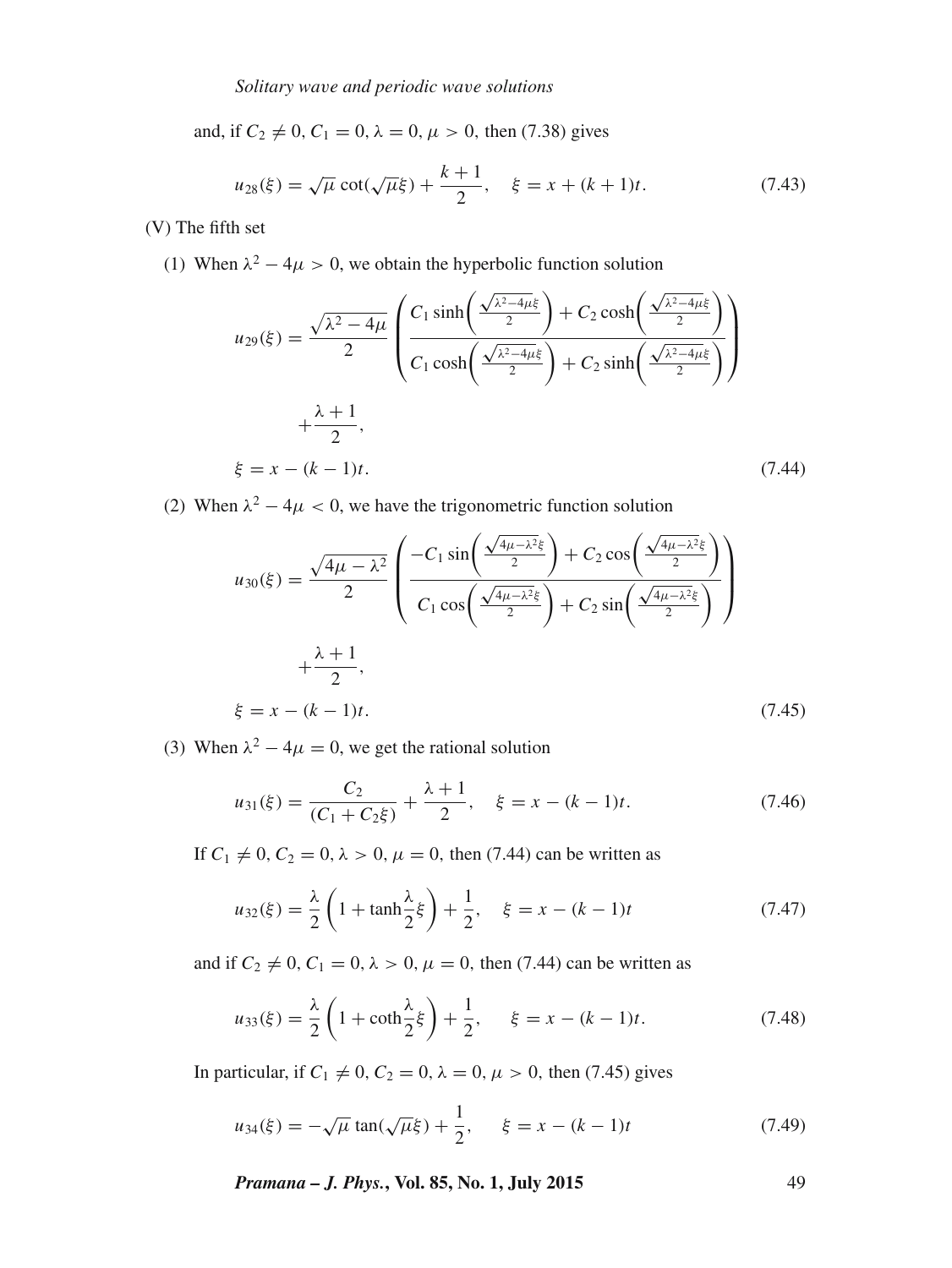and if  $C_2 \neq 0$ ,  $C_1 = 0$ ,  $\lambda = 0$ ,  $\mu > 0$ , then (7.45) gives

$$
u_{35}(\xi) = \sqrt{\mu} \cot(\sqrt{\mu}\xi) + \frac{1}{2}, \quad \xi = x - (k - 1)t. \tag{7.50}
$$

(VI) The sixth set

(1) When  $\lambda^2 - 4\mu > 0$ , we obtain the hyperbolic function solution

$$
u_{36}(\xi) = \frac{\sqrt{\lambda^2 - 4\mu}}{2} \left( \frac{C_1 \sinh\left(\frac{\sqrt{\lambda^2 - 4\mu\xi}}{2}\right) + C_2 \cosh\left(\frac{\sqrt{\lambda^2 - 4\mu\xi}}{2}\right)}{C_1 \cosh\left(\frac{\sqrt{\lambda^2 - 4\mu\xi}}{2}\right) + C_2 \sinh\left(\frac{\sqrt{\lambda^2 - 4\mu\xi}}{2}\right)} \right)
$$
  
 
$$
+ \frac{\lambda + 1}{2},
$$
  
  $\xi = x + (k - 1)t.$  (7.51)

(2) When  $\lambda^2 - 4\mu < 0$ , we have the trigonometric function solution

$$
u_{37}(\xi) = \frac{\sqrt{4\mu - \lambda^2}}{2} \left( \frac{-C_1 \sin\left(\frac{\sqrt{4\mu - \lambda^2}\xi}{2}\right) + C_2 \cos\left(\frac{\sqrt{4\mu - \lambda^2}\xi}{2}\right)}{C_1 \cos\left(\frac{\sqrt{4\mu - \lambda^2}\xi}{2}\right) + C_2 \sin\left(\frac{\sqrt{4\mu - \lambda^2}\xi}{2}\right)} \right)
$$
  
 
$$
+\frac{\lambda + k}{2},
$$
  
\n
$$
\xi = x + (k - 1)t.
$$
 (7.52)

(3) When  $\lambda^2 - 4\mu = 0$ , we get the rational solution

$$
u_{38}(\xi) = \frac{C_2}{(C_1 + C_2 \xi)} + \frac{\lambda + k}{2}, \quad \xi = x + (k - 1)t.
$$
 (7.53)

If  $C_1 \neq 0, C_2 = 0, \lambda > 0, \mu = 0$ , then (7.51) can be written as

$$
u_{39}(\xi) = \frac{\lambda}{2} \left( 1 + \tanh \frac{\lambda}{2} \xi \right) + \frac{k}{2}, \quad \xi = x + (k - 1)t,
$$
 (7.54)

and if  $C_2 \neq 0, C_1 = 0, \lambda > 0, \mu = 0$ , then (7.51) can be written as

$$
u_{40}(\xi) = \frac{\lambda}{2} \left( 1 + \coth \frac{\lambda}{2} \xi \right) + \frac{k}{2}, \quad \xi = x + (k - 1)t. \tag{7.55}
$$

In particular, if  $C_1 \neq 0$ ,  $C_2 = 0$ ,  $\lambda = 0$ ,  $\mu > 0$ , then (7.52) gives

$$
u_{41}(\xi) = -\sqrt{\mu} \tan(\sqrt{\mu}\xi) + \frac{k}{2}, \quad \xi = x + (k - 1)t,
$$
 (7.56)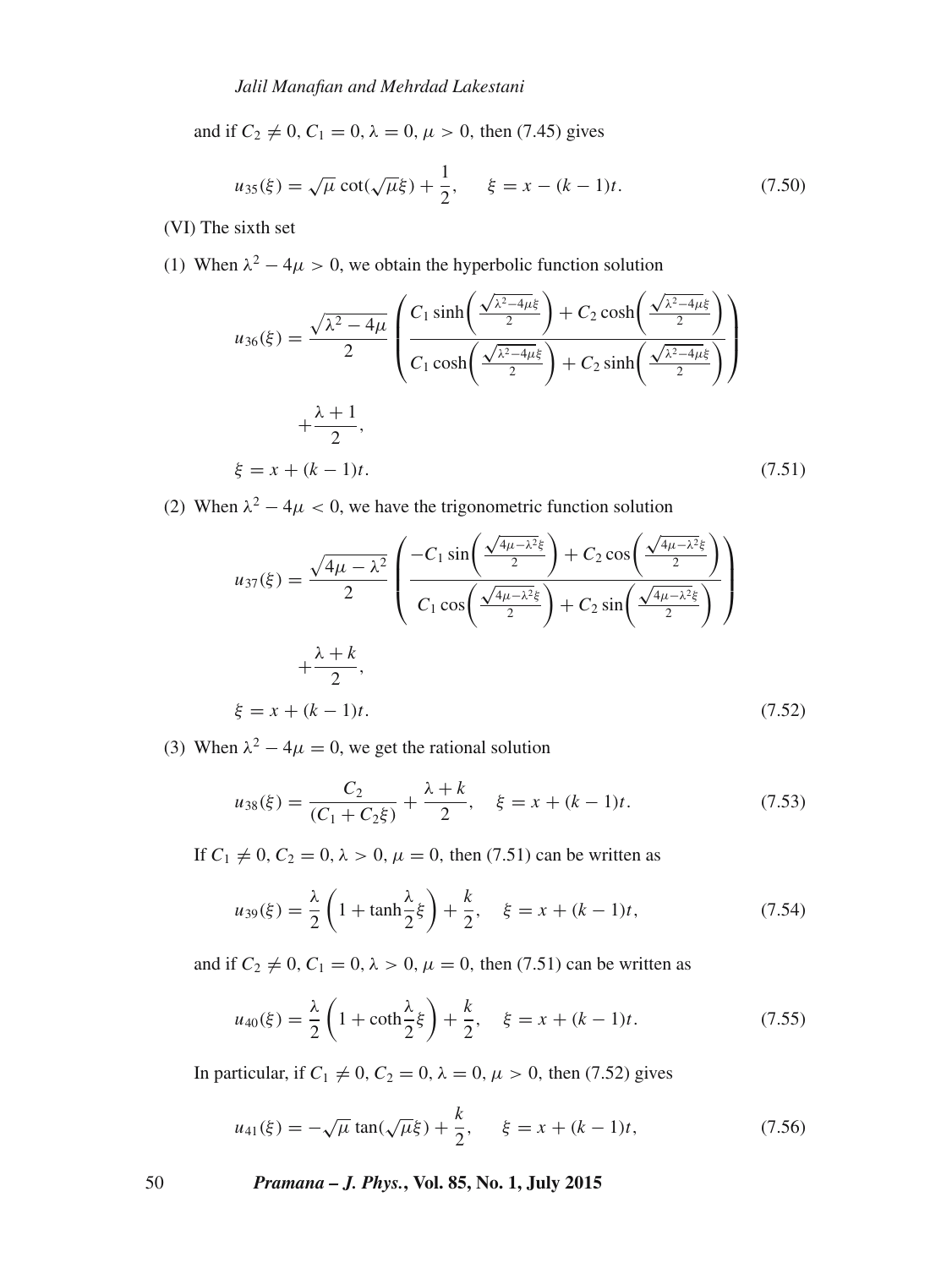and if  $C_2 \neq 0$ ,  $C_1 = 0$ ,  $\lambda = 0$ ,  $\mu > 0$ , then (7.52) gives

$$
u_{42}(\xi) = \sqrt{\mu} \cot(\sqrt{\mu}\xi) + \frac{k}{2}, \qquad \xi = x + (k - 1)t,
$$
 (7.57)

which are the exact solutions of the Burgers–Huxley equation. We observe that the results  $(7.16)$ – $(7.57)$  agree with the results obtained in [26,34]. Also, new results are formally developed and obtained in this paper. All analytical solutions obtained by the generalized  $(G'/G)$ -expansion method are solutions of aforementioned nonlinear equations.

## **8. Conclusion**

In this article we investigated Burgers, Fisher, Huxley equations and combined forms of these equations. Also we developed solitary wave and periodic wave solutions for the aforementioned equations. Generalized  $(G'/G)$ -expansion method is useful for finding travelling wave solutions of nonlinear evolution equations. This method has been successfully applied to obtain some new generalized solitonary solutions to the Burgers, Fisher, Huxley and combined forms of these equations. These exact solutions are of three types: (1) hyperbolic function solution, (2) trigonometric function solution and (3) rational solution. The generalized  $(G'/G)$ -expansion method is a powerful tool to search for exact solutions of NLPDEs. Some of these results are in agreement with the results reported specially by Wazwaz [34]. Also, new results are formally developed in this article. It can be concluded that this method is a very powerful and efficient technique for finding exact solutions for a wide class of problems.

#### **References**

- [1] M J Ablowitz and P A Clarkson, *Solitons, nonlinear e*v*olution equations and in*v*erse scattering* (Cambridge University Press, Cambridge, 1991)
- [2] R Hirota, *The direct method in soliton theory* (Cambridge University Press, 2004) (in English)
- [3] S Abbasbandy, *Chem. Eng. J.* **136**, 144 (2008)
- [4] M Dehghan, J Manafian and A Saadatmandi, *Numer. Meth. Partial Differential Eq. J.* **26**, 448 (2010)
- [5] E Babolian and J Saeidian, *Commun. Nonlinear Sci. Num. Simu.* **14**, 1984 (2009)
- [6] J H He, *Int. J. Nonlinear Mech.* **34**, 699 (1999)
- [7] M Dehghan and M Tatari, *Chaos, Solitons and Fractals* **36**, 157 (2008)
- [8] M Dehghan and J Manafian, *Z Naturforsch.* **64a**, 420 (2009)
- [9] M Dehghan and F Shakeri, *Prog. Electromagn. Res.* **78**, 361 (2008)
- [10] M Dehghan and F Shakeri, *Phys. Scr.* **75**, 778 (2007)
- [11] T Bo and Y T Gao, *Phys. Lett. A* **209**, 297 (1995)
- [12] S Roy Choudhury, *Chaos, Solitons and Fractals* **27**, 139 (2006)
- [13] E Yusufoğlu, A Bekir and M Alp, *Chaos, Solitons and Fractals* 37, 1193 (2008)
- [14] A M Wazwaz, *Appl. Math. Comput.* **177**, 755 (2006)
- [15] E Fan, *Phys. Lett. A* **277**, 212 (2000)
- [16] C L Bai and H Zhao, *Chaos, Solitons and Fractals* **27**, 1026 (2006)
- [17] A M Wazwaz, *Chaos, Solitons and Fractals* **188**, 1930 (2007)
- [18] X H Menga, W J Liua, H W Zhua, C Y Zhang and B Tian, *Physica A* **387**, 97 (2008)